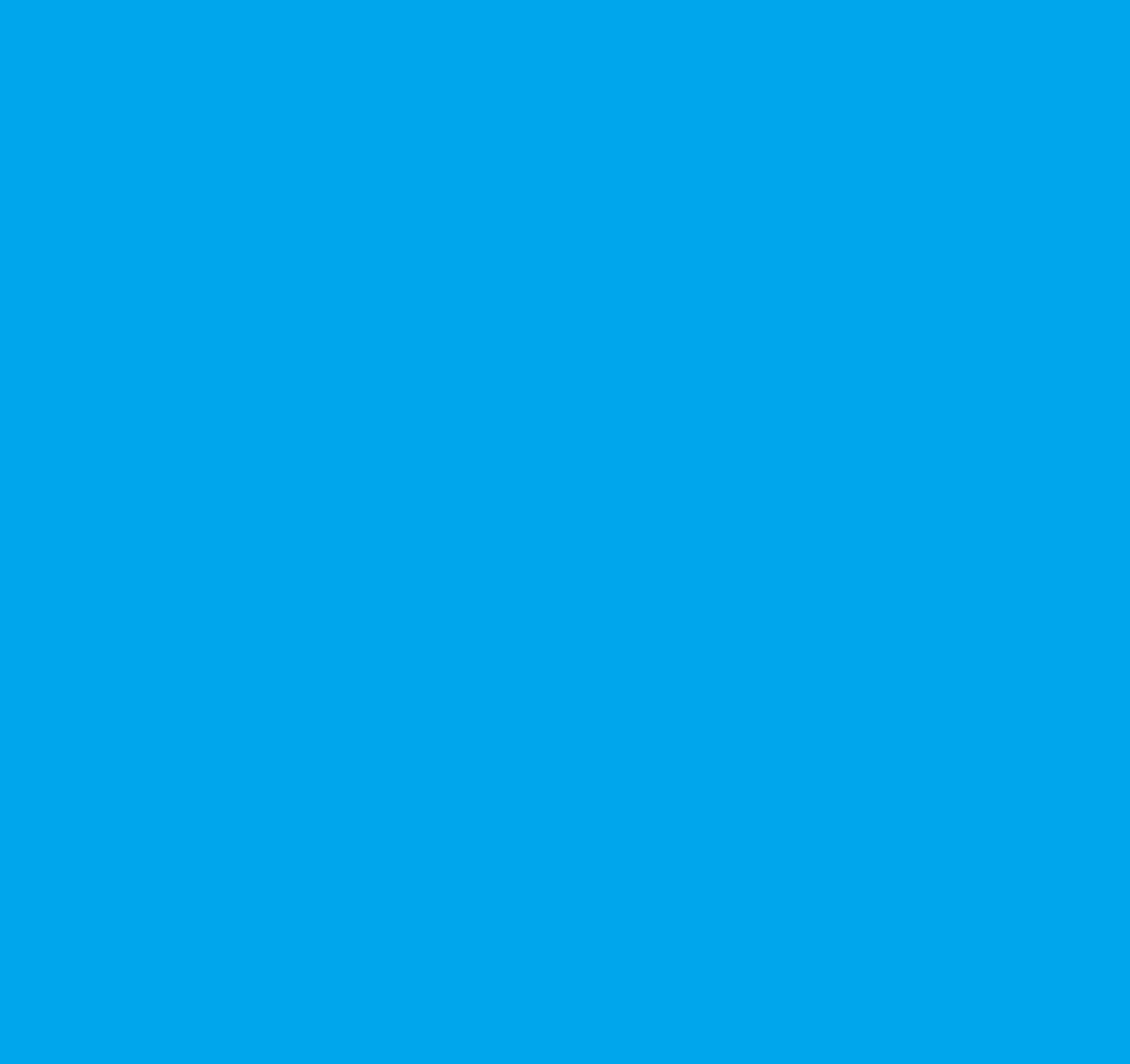

# A Childhood, not Marriage

A good practice guide for child marriage prevention for local communities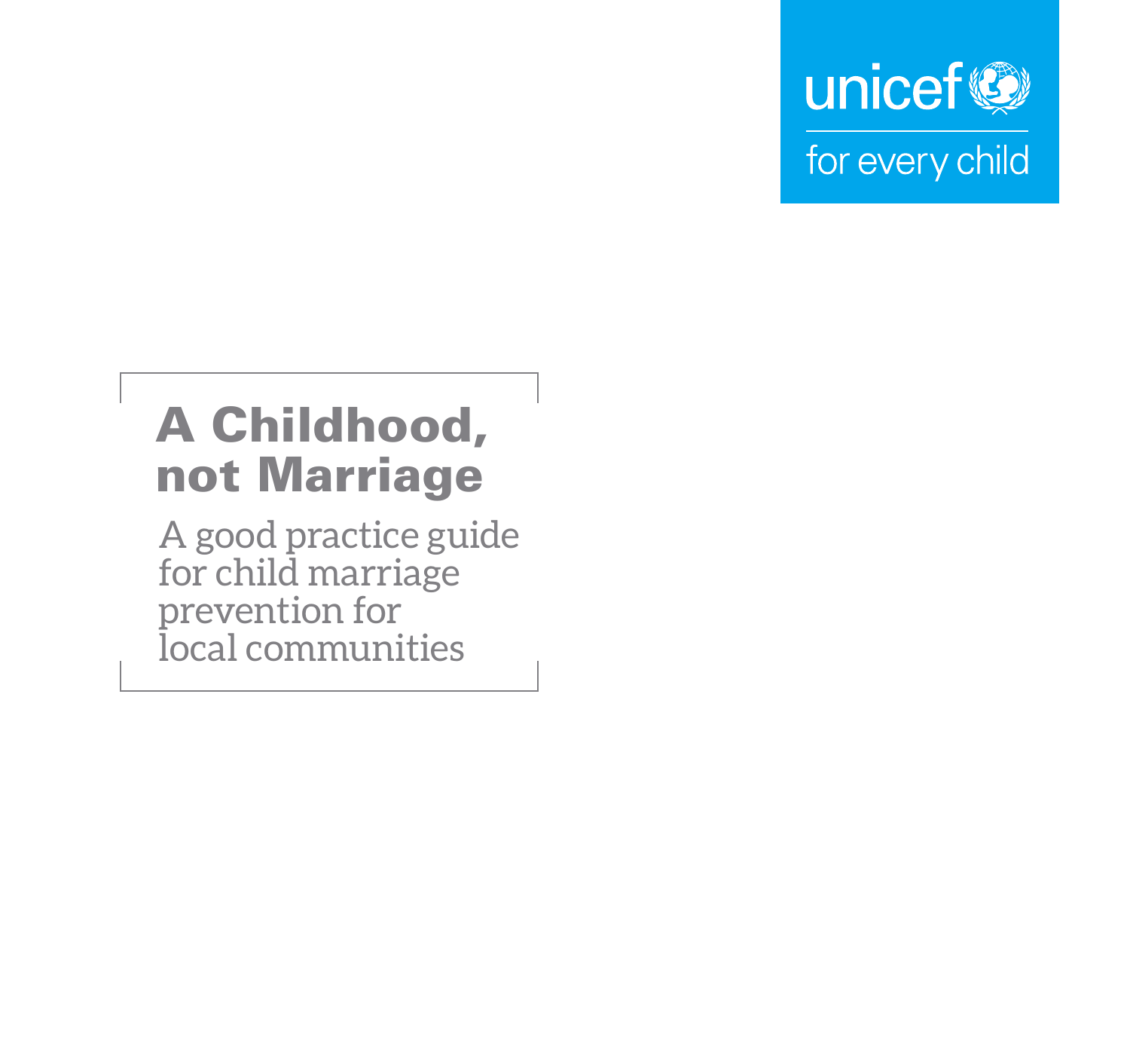**Publisher**  UNICEF Belgrade

**For Publisher** Deyana Kostadinova, *UNICEF Representative in Serbia*

**Design**  Agency Citlik

Published in December 2021

#### **Copyright © UNICEF Serbia**

Requests to utilize larger portions of the text should be addressed to UNICEF in Serbia. For readers who would like to cite this document, we suggest using the following formulation: UNICEF. (2021). "A Childhood, Not Marriage: A Good Practice Guide For Child Marriage Prevention For Local Communities"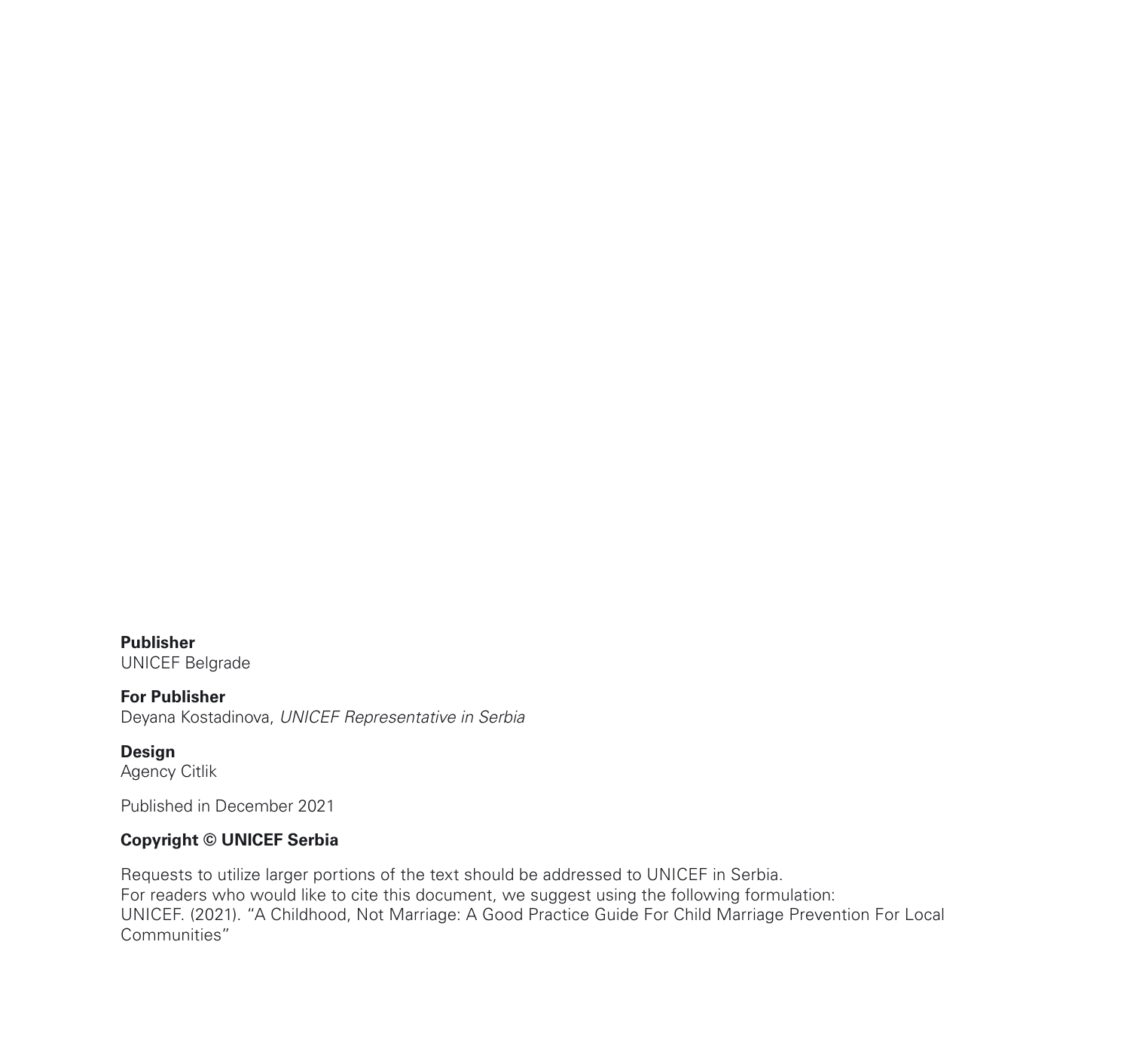## **Contents**

| <b>PREFACE</b>                                                                                                    | 6  |
|-------------------------------------------------------------------------------------------------------------------|----|
| <b>INTRODUCTION</b>                                                                                               | 8  |
| OVERVIEW OF THE BASIC MINIMUM MODEL OF THE COMMUNITY-BASED CHILD MARRIAGE<br>PREVENTION PROGRAMME                 | 11 |
| STEPS FOR SUCCESSFUL IMPLEMENTATION OF THE CHILD MARRIAGE PREVENTION<br>PROGRAMME MODEL IN LOCAL SELF-GOVERNMENTS | 13 |
| I) Preparation and coordination activities                                                                        | 13 |
| Analysis of the situation at the local level                                                                      | 13 |
| Establishing the local coordination network                                                                       | 14 |
| Connecting with stakeholders at the national level                                                                | 15 |
| II) Interventions in the directly affected community                                                              | 16 |
| Socio-educational workshops with girls, mothers, boys and fathers                                                 | 16 |
| Activities stimulating social inclusion                                                                           | 21 |
| hematic panels on issues of importance for the prevention of child marriage                                       | 22 |
| Courses, additional training and mentoring for girls and young women                                              | 23 |
| III) Minimum necessary interventions of key institutions of the system at the local self-<br>government level     | 25 |
| Empowering schools to support Roma children in staying in school                                                  | 25 |
| Improving the availability of individualized support services for girls and their families                        | 26 |
| Capacity building of centres for social work                                                                      | 28 |
| Capacity building of all stakeholders in the chain of responsibility for the child marriage<br>prevention         | 28 |
| <b>COST ESTIMATION AND PLANNING</b>                                                                               | 31 |
| <b>FINAL REMARKS</b>                                                                                              | 35 |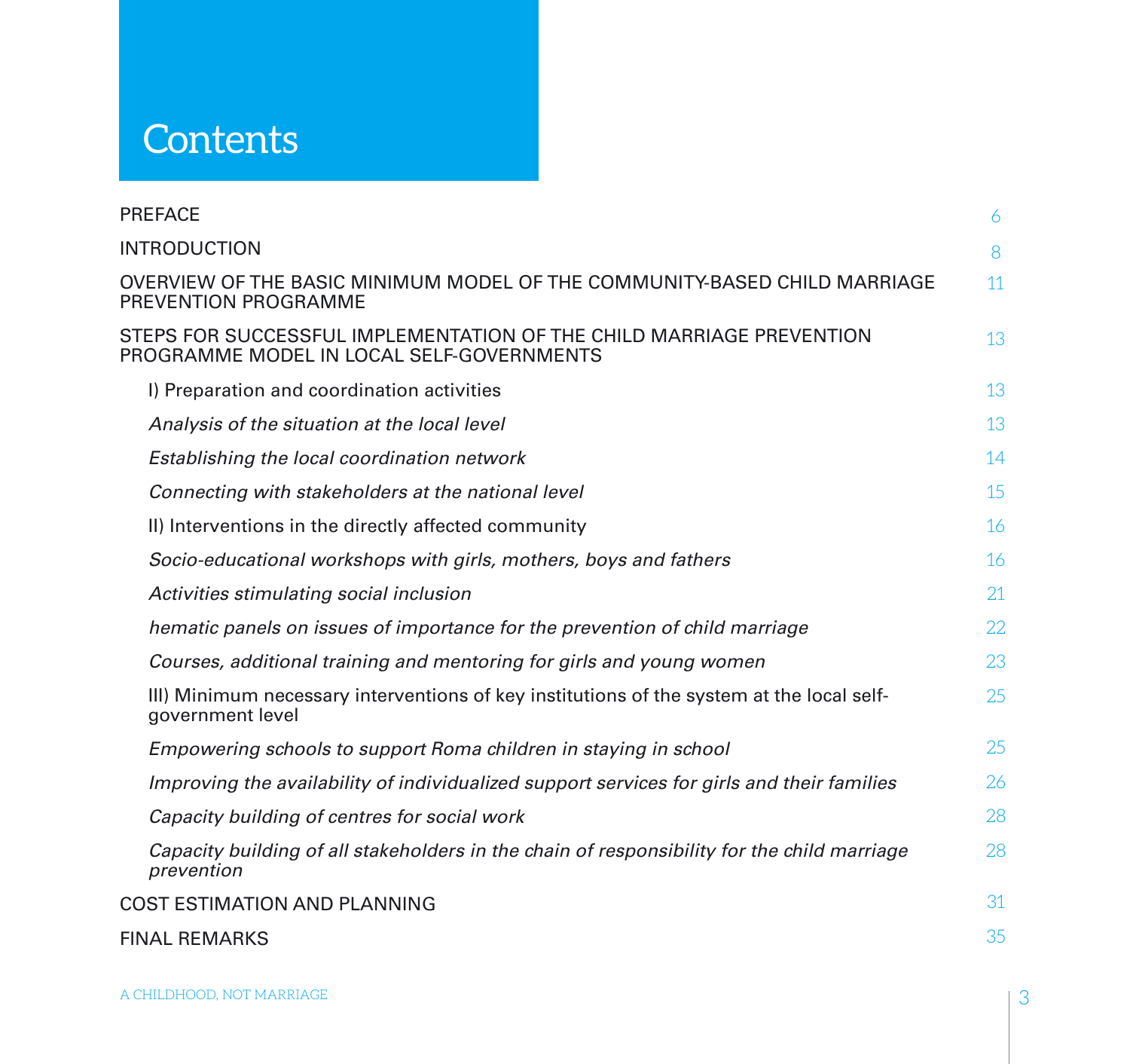#### **List of abbreviations**

- **MICS** Multiple Indicator Cluster Survey
- **UNICEF** United Nations Children's Fund
- **CSO** Civil society organization
- **LSG** Local self-government
- **NCECM** National Coalition to End Child Marriage
- **CSW** Centre for Social Work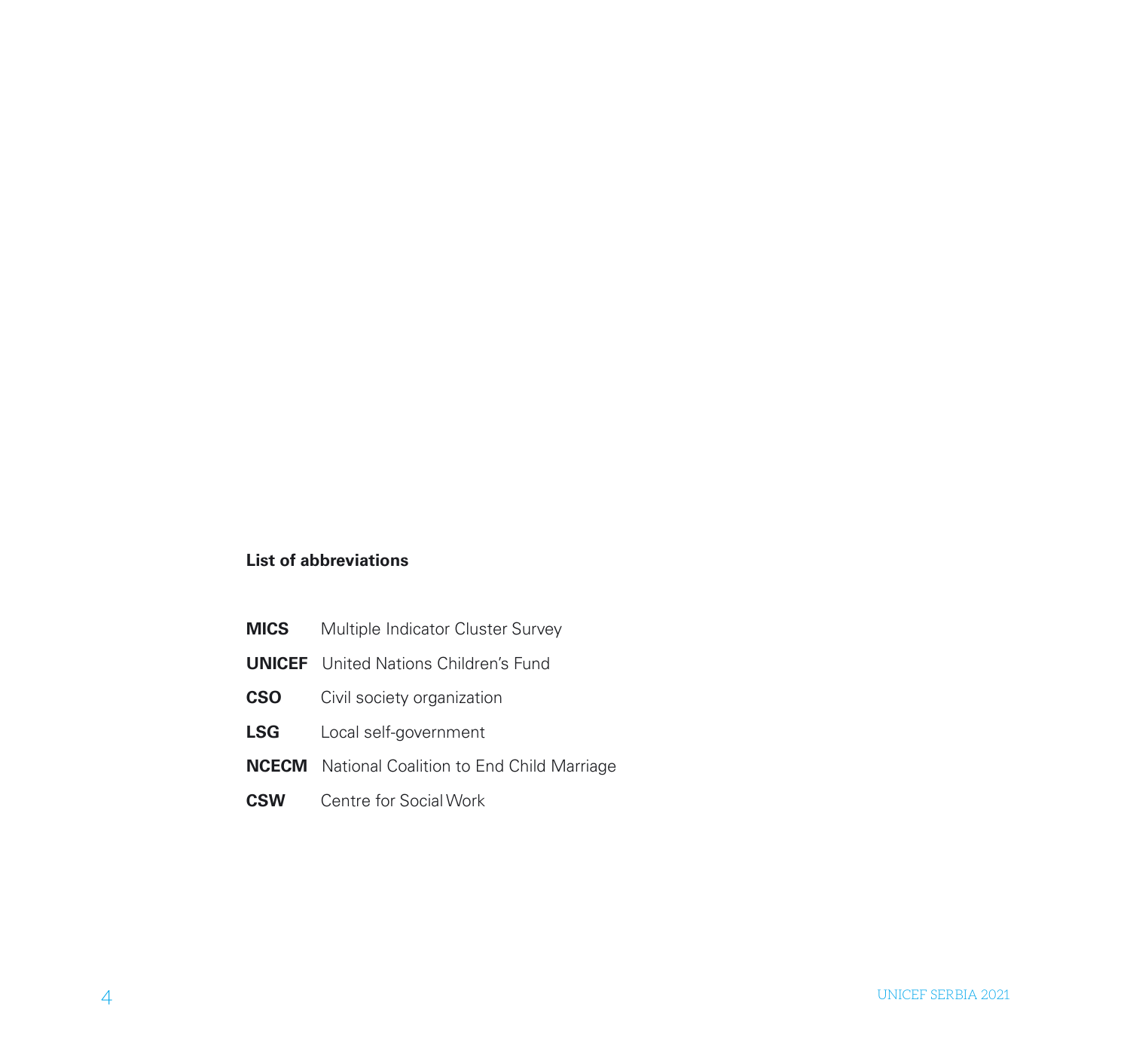## Acknowledgements

The publication in front of you summarizes the knowledge and experiences of numerous stakeholders who have, together with UNICEF, participated in the implementation of the three-year project "Towards ending child marriage in Serbia" (2018-2020).

With gratitude to the Korean National Committee for UNICEF, without whose financial support this project would not have been possible, we would like to particularly highlight the partners who actively and constructively participated in this coordinated process.

We would like to thank the Coordination Body for Gender Equality of the Government of the Republic of Serbia, the Republic Institute for Social Protection and the Institute of Psychology, who contributed, within their mandates and expertise, to connecting national and local stakeholders and documenting and monitoring the results of the work at the local level. We would also like to thank them for the help in changing the mindset towards improving the systemic responses.

We owe special gratitude to the civil society organizations that worked directly with girls and their families in their communities: Association Ternipe, Association of Roma Novi Bečej, Roma Women's Centre Bibija, Association of Roma Students, Association Novi Svet and Centre for Education Policy.

Special thanks go to all the experts and volunteers in Pirot, Novi Bečej and Belgrade who joined the wider circle of support for the fight against child marriage.

Finally, a huge thank you to all the heroines – girls and young women who were willing to tell their life stories and speak up and say "no" to child marriage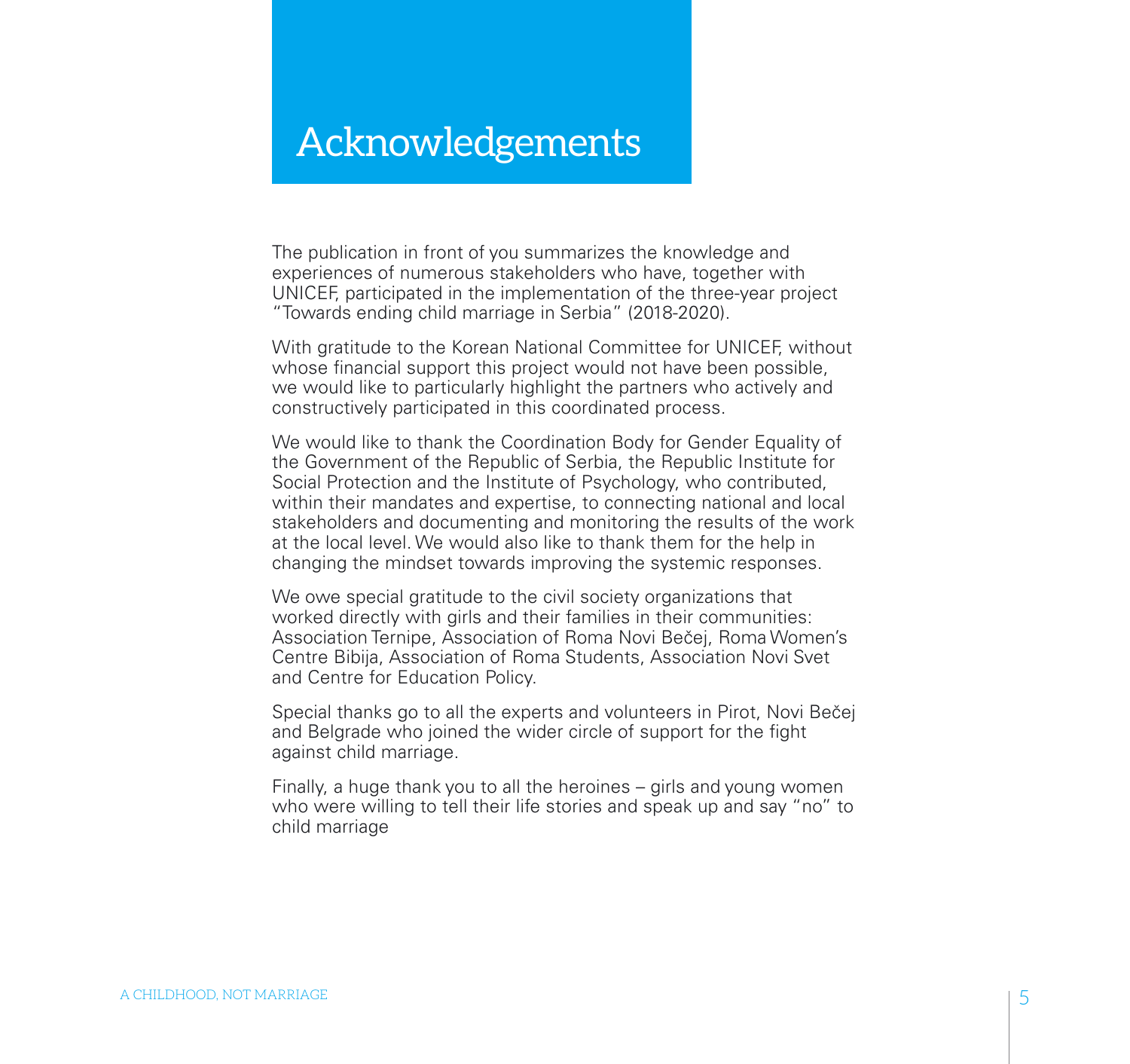## **Preface**

## **Stolen childhood – stolen present and future**

Today, there are 650 million girls and women around the world who got married as girls. If the risks leading to child marriage are not eliminated, there will be another 170 million of them by 2030.

In Serbia, 112,000 of girls and women got married as girls. If we do not work on eliminating the risks that lead to child marriages by 2030, there will be another 14,000.

*"Some people came to our house and sat down, just like we are sitting now, and arranged with my father for my sister to marry their son. She was 15. I know she didn't want to, but she accepted out of fear."* 

Ardijana, 16, student

Childhood and marriage should not stand side by side, not even as words, because they are mutually exclusive and cancel each other out.

*"They are deprived of many things: education, youth, going out. A childhood, not marriage –*  **they should grow up first. To understand what**  *life is all about..."*

6 UNICEF SERBIA 2021 - L'ANGELIA DE L'ANGELIA DE L'ANGELIA DE L'ANGELIA DE L'ANGELIA DE L'ANGELIA DE L'ANGELIA

Maja, 18, university student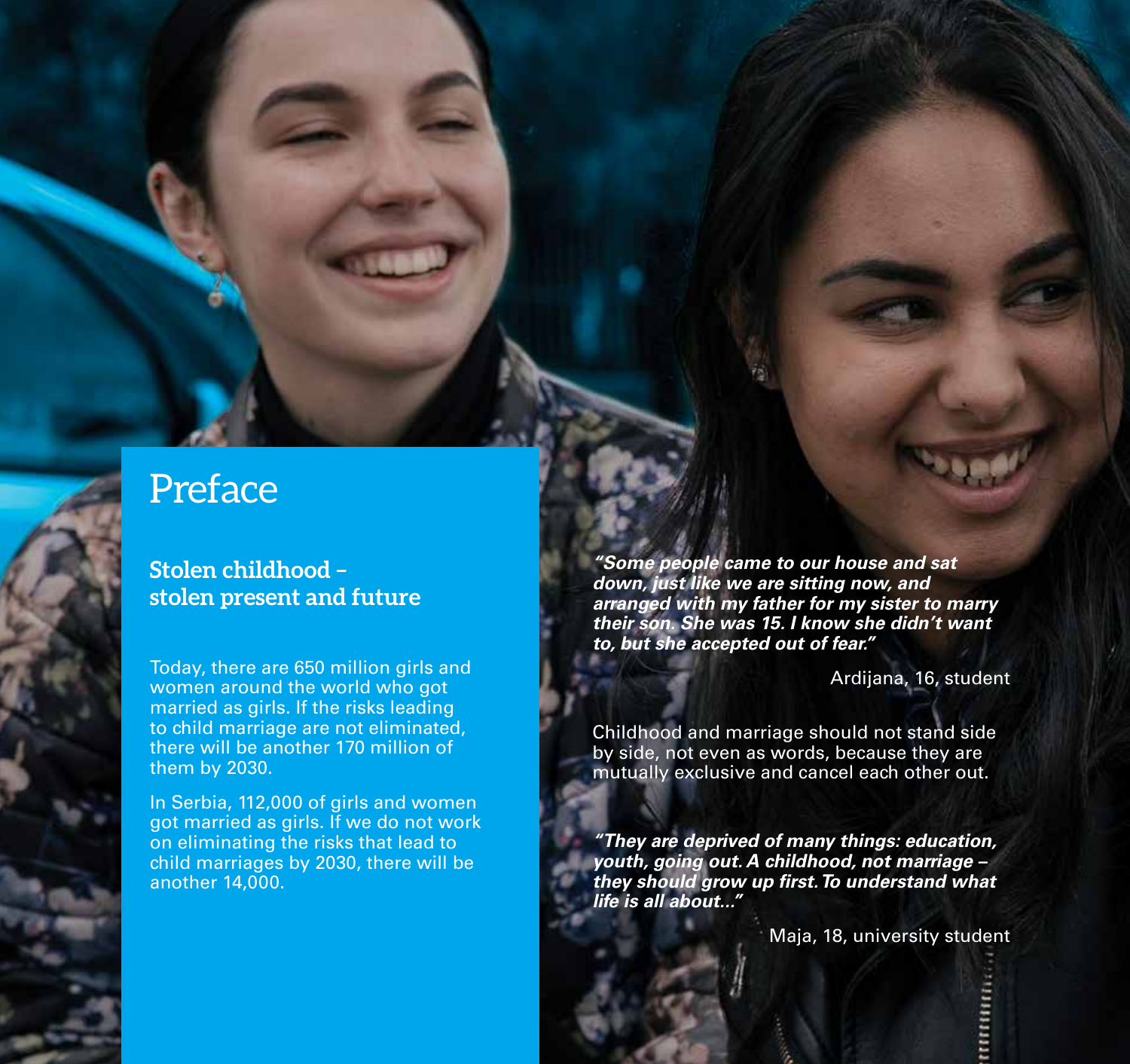Instead of going to school and preparing for productive adulthood, a married girl is and remains economically dependent, without freedom and decision-making powers. Instead of physically and mentally developing and maturing, she gives birth and raises children with greater health-related risks for both her and her child.

*"There were a lot of child marriages where I'm from because they think it will be better for them if they marry young. Their lives are not great, their parents don't let them go out, and*  **then they find some comfort in that marriage.**  *But unfortunately, it doesn't turn out [how they imagined it would]."*

Besima, 24, factory worker

Instead of socializing with her peers, exploring options in accordance with her age and developing as a self-conscious person, the girl bears the burden of motherhood and household, most often in poverty conditions. Instead of living in a respectful and safe environment, she often suffers physical, psychological and sexual violence. These multiple harmful practices harm not only the immediate victims of child marriage, but also their children, families, the wider community and the entire society.

*"She called us once and said – get me out of here, whatever it takes. My father talked to her husband, but this [violence] happened again."*

Ardijana, 16, student

Child marriage represents a multiple violation of rights and a severe form of violence against a child. The complexity of factors perpetuating this harmful practice requires coordinated and dedicated action towards change, which is definitely possible. This is confirmed by the results at the global level and our experience presented in this publication.

*"I think this [the marriage] is the worst possible way to try to help your child escape poverty. I*  **firmly believe that education is the only way."**

Marina, 36, master lawyer and activist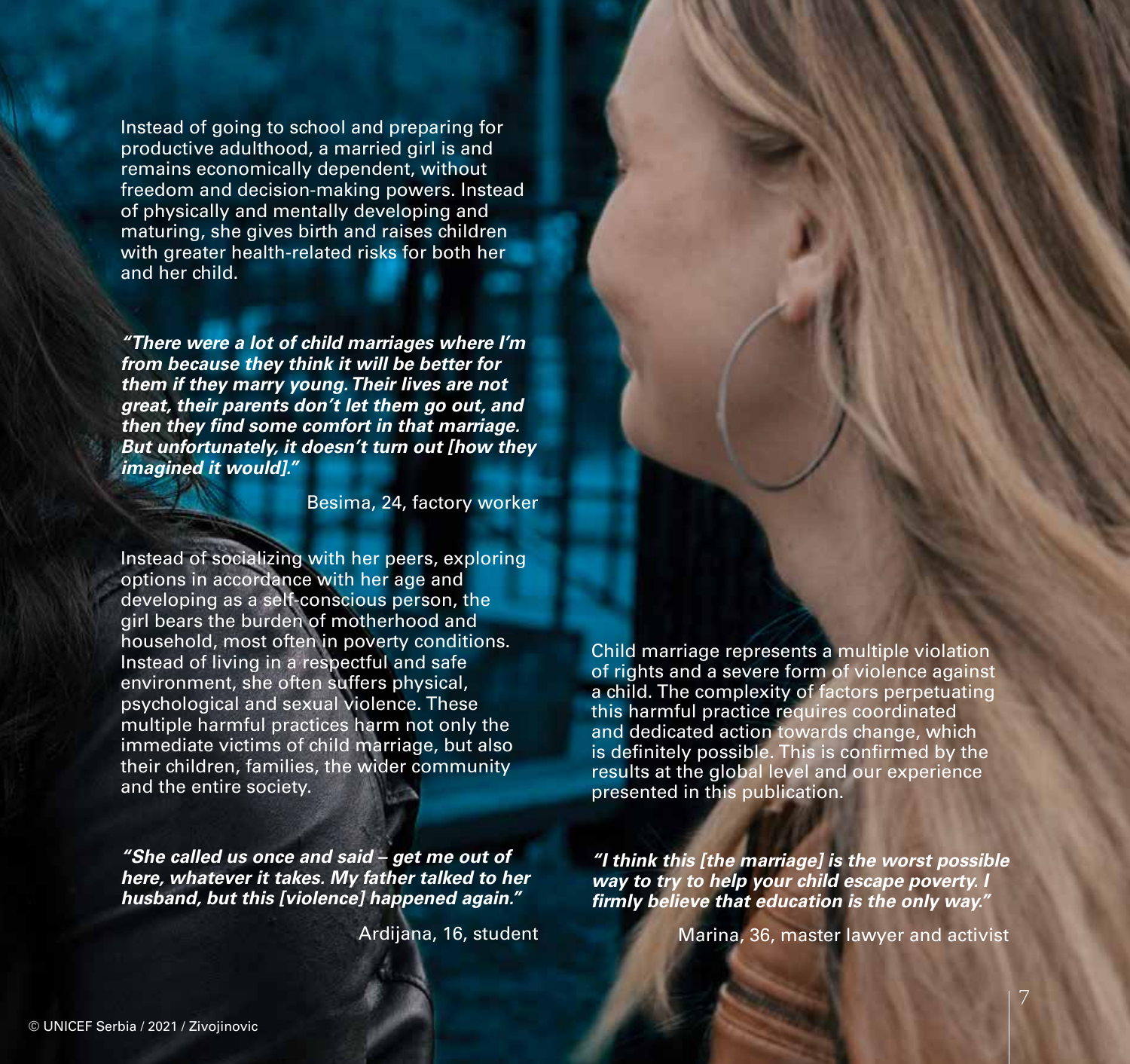## **Introduction**

Child marriage means entering into a formal or informal marital union where one of the partners is not of legal age, i.e. is under the age of  $18^{1,2}$ Both in Serbia and across the world, girls are much more likely to marry while underage than boys. Child marriage has disastrous consequences, because it deprives girls (and boys) of their rights in their communities and in their own homes, it is detrimental to their health and psychological wellbeing, it excludes them from education and prevents them from achieving their full life potential, but also the community and family potential, by perpetuating the cycle of poverty.

The Serbia Multiple Indicator Cluster Survey 2019 (MICS 6) shows that 5.5% of women aged 20-24 from the general population were married before the age of 18, while this percentage is significantly higher for women from the poorest households (22.6%).3 In substandard (informal) Roma settlements, as many as 55.7% of women married before the age of 18, and 15.8% before the age of 15.

Although the phenomenon of child marriage persists, change is certainly possible. At the global level, the share of women who married as children has decreased by 15% in the last decade

(about 25 million4 prevented child marriages). In the Republic of Serbia, we can observe that after the increase in the rate of child marriages in substandard settlements in the period from 2005 to 2014, there was a stagnation of this trend after 2015. General population data for 2019 show a slight increase in certain age groups, after several years of continuous decline, which all together points to the need to intensify efforts to end this harmful practice.

Having in mind the findings of surveys and analyses and the complexity of factors influencing the phenomenon and perpetuation of the harmful practice of child marriage, while at the same time relying on the existing experiences of civil society organizations in Serbia and examples of good practice and approaches from other countries, UNICEF has started developing a coordinated intervention in this area in cooperation with the Government of the Republic of Serbia and a number of national stakeholders. The designed strategic approach has been made concrete and tested through a three-year programme "Towards ending child marriage in Serbia 2018-2020" which was implemented at the national and local level, with the financial support of the Korean National Committee for  $UNICEF<sup>5</sup>$ 

<sup>&</sup>lt;sup>1</sup> UNICEF, Child marriage, [https://www.unicef.org/protection/child](https://www.unicef.org/protection/child-marriage#)[marriage#](https://www.unicef.org/protection/child-marriage#).

<sup>2</sup> Institut za psihologiju, 2020. Dečiji brakovi – dve godine kasnije, p. 4.

<sup>3</sup> Statistical Office of the Republic of Serbia and UNICEF, 2019. Serbia Multiple Indicator Cluster Survey and Serbia Roma Settlements Multiple Indicator Cluster Survey, 2019, Survey Findings Report, Belgrade, Serbia: Statistical Office of the Republic of Serbia and UNICEF. [https://www.unicef.org/serbia/](https://www.unicef.org/serbia/publikacije/mics6-istrazivanje-visestrukih-pokazatelja-za-2019-godinu) [publikacije/mics6-istrazivanje-visestrukih-pokazatelja-za-2019](https://www.unicef.org/serbia/publikacije/mics6-istrazivanje-visestrukih-pokazatelja-za-2019-godinu) [godinu](https://www.unicef.org/serbia/publikacije/mics6-istrazivanje-visestrukih-pokazatelja-za-2019-godinu) p. 242.

<sup>4</sup> According to the latest UNICEF estimate, 25 million child marriages were prevented in last decade due to accelerated progress in this field: [https://www.unicef.org/eca/press](https://www.unicef.org/eca/press-releases/25-million-child-marriages-prevented)[releases/25-million-child-marriages-prevented.](https://www.unicef.org/eca/press-releases/25-million-child-marriages-prevented)

<sup>&</sup>lt;sup>5</sup> Upon completion of this programme, further support to the work of the National Coalition to End Child Marriage was ensured through the joint project of UN agencies and the Government of the Republic of Serbia "Integrated Response to Violence against Women and Girls in Serbia - Phase III" (October 2020 – September 2022), supported by the Swedish International Development Cooperation Agency (SIDA). During 2021, with the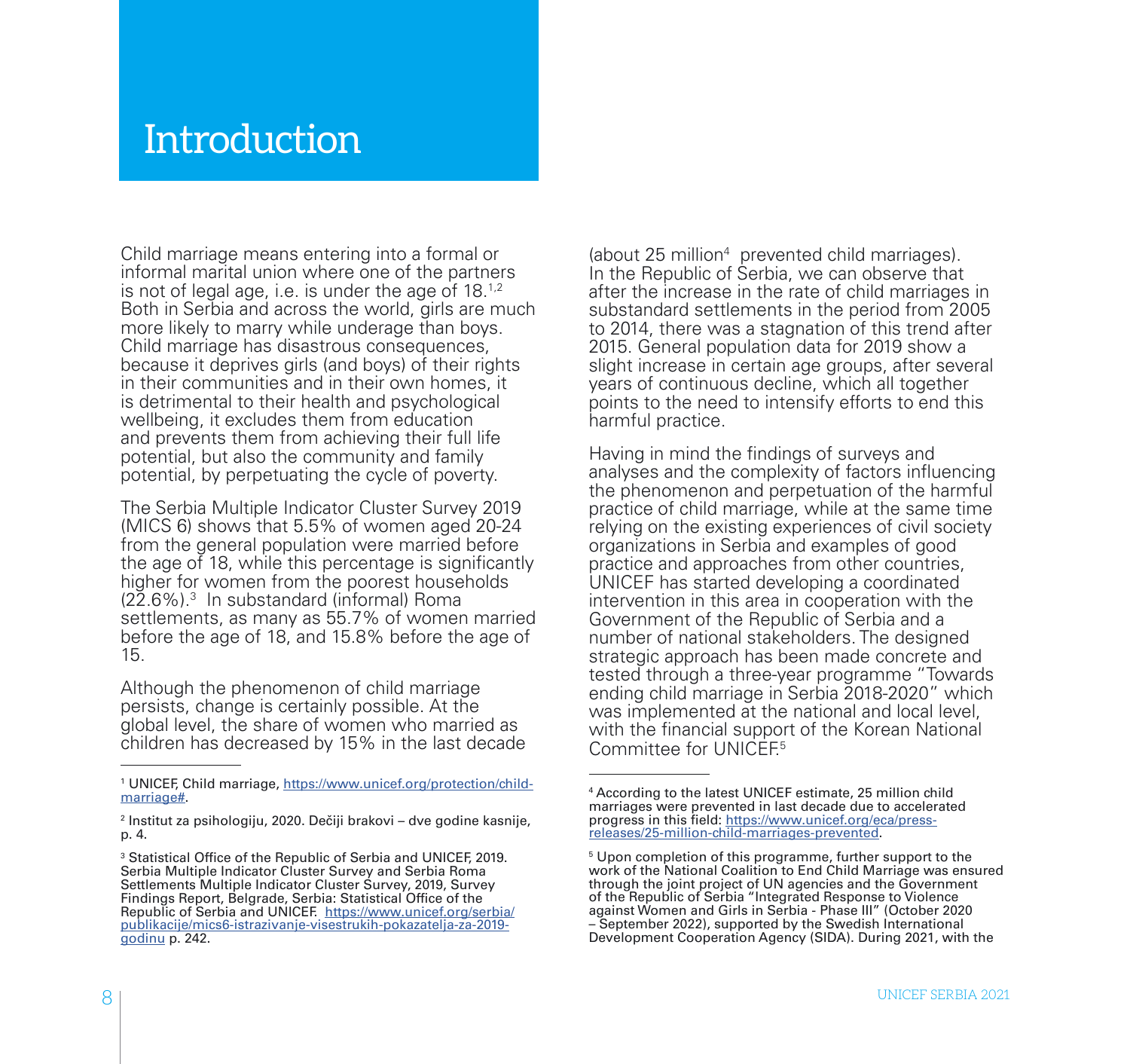■ Efforts aimed at increasing the visibility and addressing this issue at the national level and the commitment of decisionmakers to act resulted in the establishment of the National Coalition to End Child Marriage and strengthening of its advocacy role in advocating for the necessary regulatory changes and raising public awareness of the unacceptability of this harmful practice. Policy advocacy work has also directly contributed to the recognition of child marriage as a form of violence in the new national Strategy for Prevention and Protection of Children from Violence 2020- 2023 (adopted in May 2020).

■ Programme activities aimed at the local level were implemented in three cities (Belgrade, Pirot and Novi Bečej), where interventions for girls and their families tailor-made for the communities were developed, shaped and tested in more than 20 Roma settlements. During this process, the combined existing local potentials and resources were improved and adapted in order to verify, evaluate and document a sufficiently relevant and comprehensive set of interventions and mechanisms that should serve in the future as a model and inspiration for municipalities in Serbia facing this problem and aiming to solve it.

The publication "A Childhood, not Marriage" was designed to serve as a practical guide for local self-governments and should encourage the dissemination of evidence-based practice in environments facing this issue. The guide emphasizes the need for a coordinated crosssectoral response and offers a systematic overview of the types of activities, ideas and examples from practice, steps in their implementation and budgeting guidelines. At the same time, one should always keep in mind the broader framework and the need for cooperation between local programmes and relevant national policies and measures in order to achieve longterm and sustainable results. Also, for the desired change to take place, it is not enough for the support to focus only on empowering girls and women; rather, the process of transforming attitudes, norms and practices should take place among all those who play an important role in ending child marriage – from boys, men, through community leaders and professionals, all the way to political decision-makers.

support of the German Agency for International Cooperation GIZ and the Embassy of the Netherlands in Serbia, support was provided for the implementation of projects, i.e. for scaling up good practice in 8 additional municipalities in Serbia (based on the model tested through the programme, which is presented in this guide).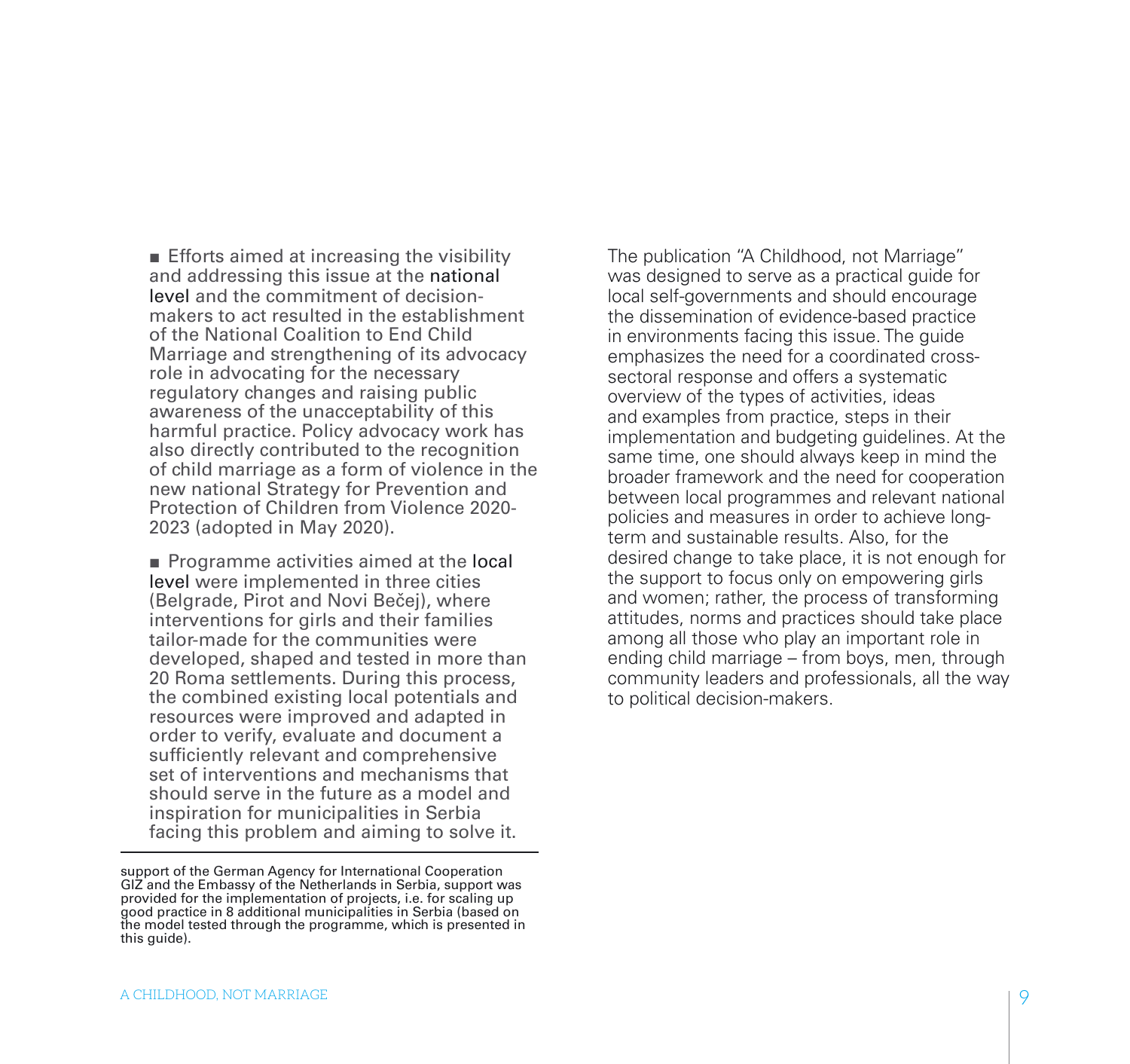

maring

ι

 $\breve{\checkmark}$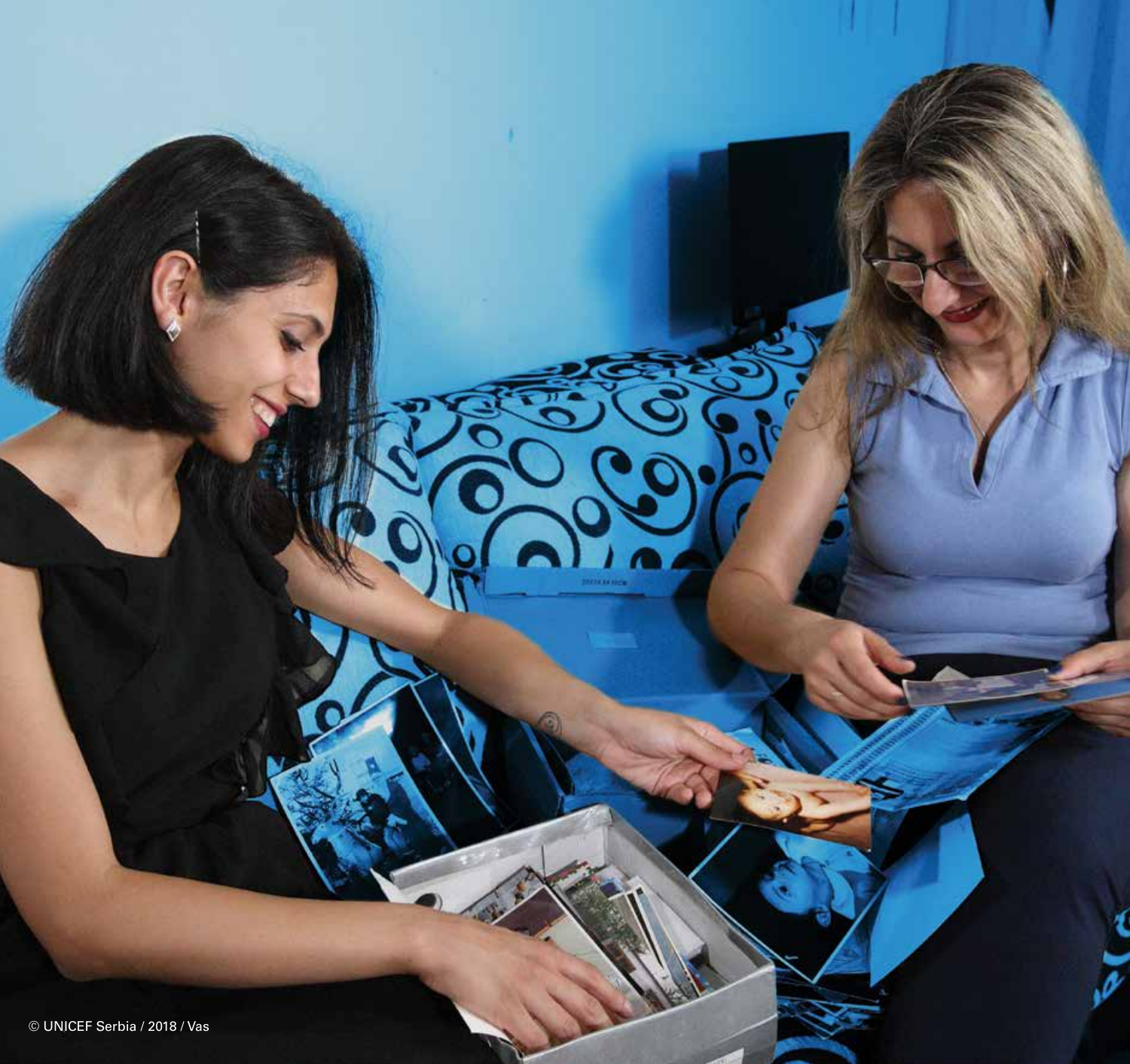Overview of the basic minimum model of the communitybased child marriage prevention programme

The model of the community-based child marriage prevention programme is a set of interventions and mechanisms developed and practically tested by UNICEF and its partner organizations from 2018 to 2020. The model is implemented at the local level and is based on synchronized action of all stakeholders in the affected community who can, by the nature of their roles, jobs and mandates, contribute to the prevention of child marriage by influencing the attitudes, awareness, education, poverty factors, health promotion, social inclusion, and other circumstances conducive to the perpetuation of this unacceptable practice.

Although this practical guide deals specifically with programming at the local level, it is important to point out that the need for a cross-sectoral approach also applies to the national level. Also, long-term and sustainable results can only be achieved through the synergy of national and local efforts.

The model promoted through this programme … truly represents a collection of good practices and interventions in the field of child protection, education, social inclusion and the health sector, because **no intervention alone is sufficient**, in any system, **to address this issue in a comprehensive manner**. The proposed model adopted by the Programme assumes that working with the Government (the top-down approach) to eliminate child marriage is not sufficient to ensure the full implementation of the existing strategies, regulations or plans at the central and local levels. Likewise, working only with women's civil society organizations to end child marriage, by empowering women and girls, is not enough to lead to a wider systemic change.<sup>6</sup>

<sup>6</sup> Taken from the report UNICEF (2021): Evaluation of the programme "Towards ending child marriage (2018–2020)" – Key conclusions and recommendations.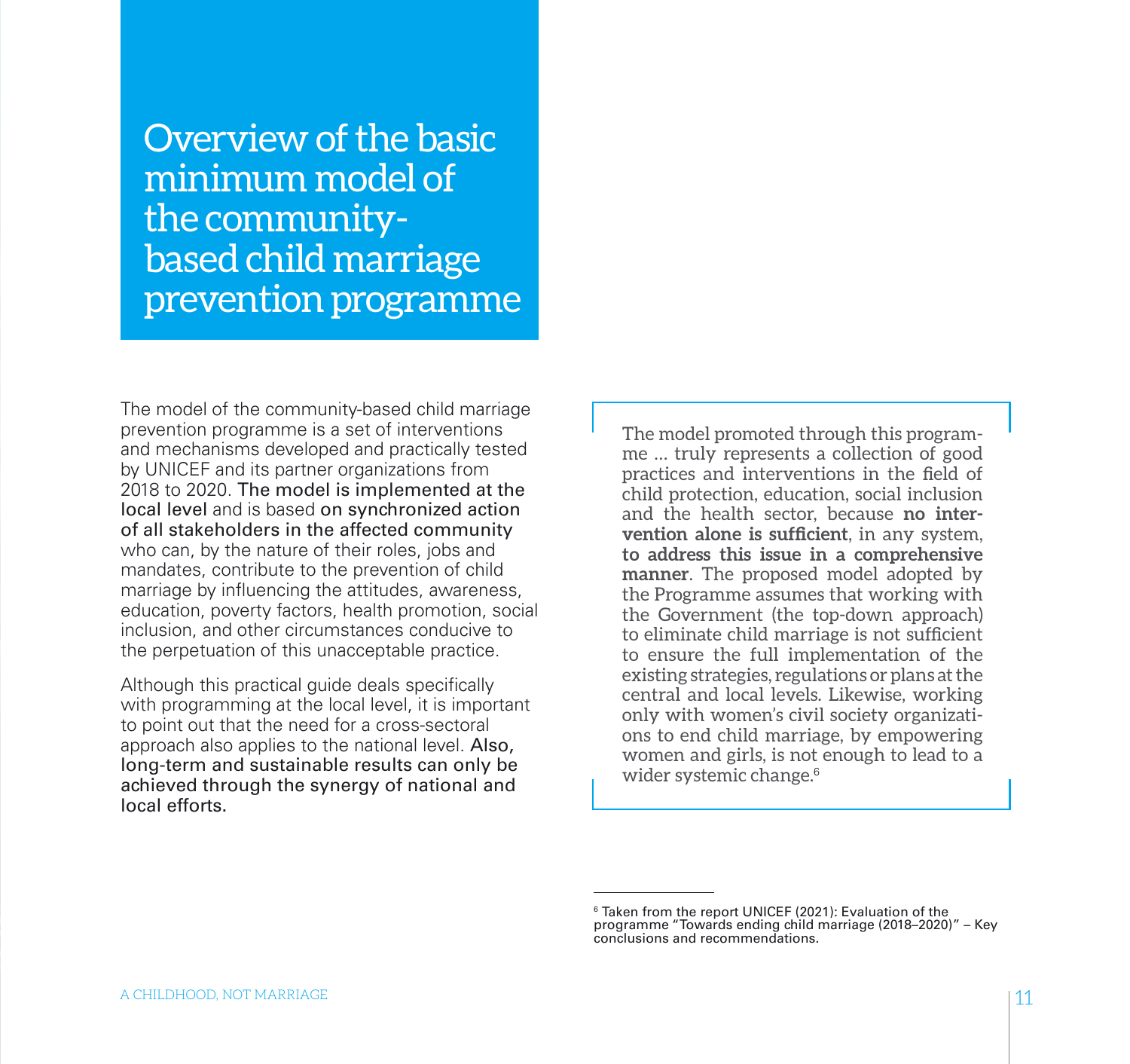The model was developed starting from the concerning data on the prevalence of child marriage in Roma substandard settlements, so the programme was primarily aimed at these communities. In line with this, the guidelines and recommendations systematized in this guide, in the parts related to the work in the directly affected community, are specifically related to the experiences of providing support to girls and their families from those settlements. However, having in mind the prevalence of this practice in the general population, among the poorest women and women with low levels of education, the majority of activities comprising this model can be adapted for the work with other vulnerable groups.

Having in mind the complexity and severity of the consequences of child marriage, the diversity of contexts in different communities and the impact of practices of various systems on the prevention of this harmful practice, it is not possible and it would not serve the purpose to develop a universal model that would apply equally in every municipality and city. That is why this guide provides a foundation for various combinations that can be adapted to the specific conditions, needs and capabilities of each community.

At the same time, in the planning and adaptation process, one should not go below the minimum interventions that have proven to be essential through the testing process, because they represent the main, necessary part of the model where activities build on and complement each other.

| Analysis of the situation at<br>the local level                                            | Establishing the local<br>coordination network                          | Connecting with stakeholders<br>at the national level                                 |                                                                                                                                                                                                                        |  |
|--------------------------------------------------------------------------------------------|-------------------------------------------------------------------------|---------------------------------------------------------------------------------------|------------------------------------------------------------------------------------------------------------------------------------------------------------------------------------------------------------------------|--|
| Interventions in the directly affected community                                           |                                                                         |                                                                                       |                                                                                                                                                                                                                        |  |
| Socio-educational<br>workshops with girls,<br>mothers, boys and fathers                    | Activities stimulating social<br>inclusion                              | Thematic panels on<br>issues of importance for<br>the prevention of child<br>marriage | Courses, additional training<br>and mentoring for girls and<br>young women                                                                                                                                             |  |
| Interventions at the level of the local self-government and key institutions of the system |                                                                         |                                                                                       |                                                                                                                                                                                                                        |  |
| Empowering schools to<br>support children in staying<br>in the education system            | Access to individualized<br>and/or intensive family<br>support services | Capacity building of<br>centres for social work                                       | Capacity building of<br>other stakeholders in the<br>chain of responsibility<br>for the prevention of<br>child marriage (public<br>prosecutor's offices,<br>courts, police directorates,<br>health care system, media) |  |

Preparation and coordination activities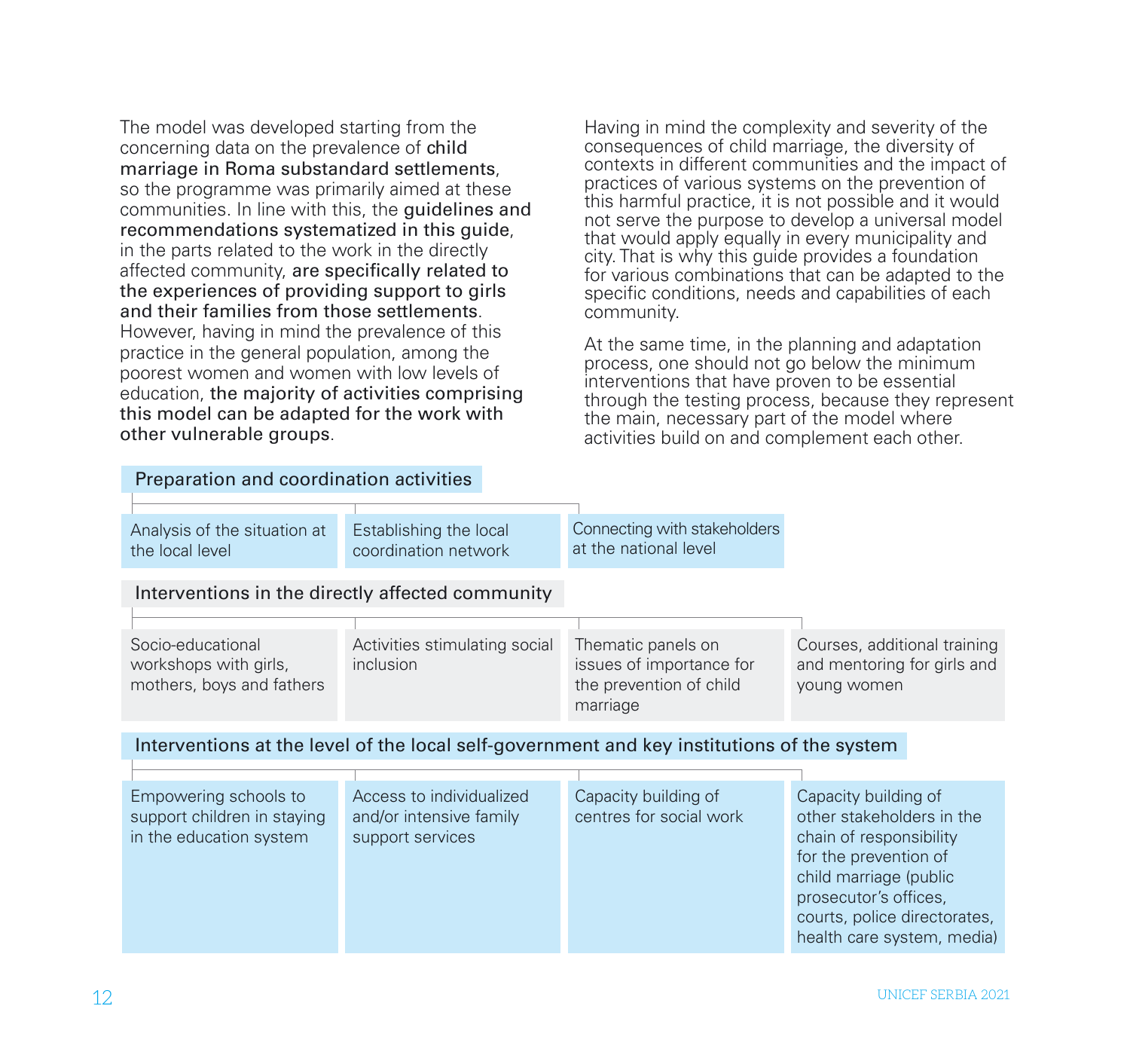Steps for successful implementation of the child marriage prevention programme model in local self-governments

## I) Preparation and coordination activities

Before the commencement of the work on concrete interventions, some preparatory activities must be conducted to establish a good and evidence-based foundation for planning, measuring results and coordinated action.

## Analysis of the situation at the local level

Each local self-government (LSG) should first collect data that will provide insight into the prevalence of the child marriage practice and a better understanding of the position and way of life of Roma, i.e. the community particularly affected by this issue in the local community. The starting point for getting the real picture and defining the scope of the programme is the collection of **basic** available sociodemographic data.

The Centre for Social Work (CSW) is also a good source of baseline data. It can provide a range of important information, such as the number

of child marriages, communities/groups where child marriages are registered, who reports the risk and/or the already established child marriage, when the reports arrive, etc. Also important is the data on the measures that the CSW applies in such situations, the persons they work with, and the quality of such work. School data about the dropout of children can also be a useful source of information.

For the development of the programme, it is important to have information on community attitudes and practices relevant for the prevention of child marriages. The additional value of such a (baseline) study is also reflected in the possibility to verify whether and in what way the attitudes, norms and practices have changed after the intervention, with the same instrument. This ensures that precise and measurable indicators are established at the very start of the programme. The main steps in this process are: a) development of questionnaires, b) training of interviewers and c) data collection, processing and analysis. Some of the allies in this work can be professionals or organizations from the local community who are experienced in surveys.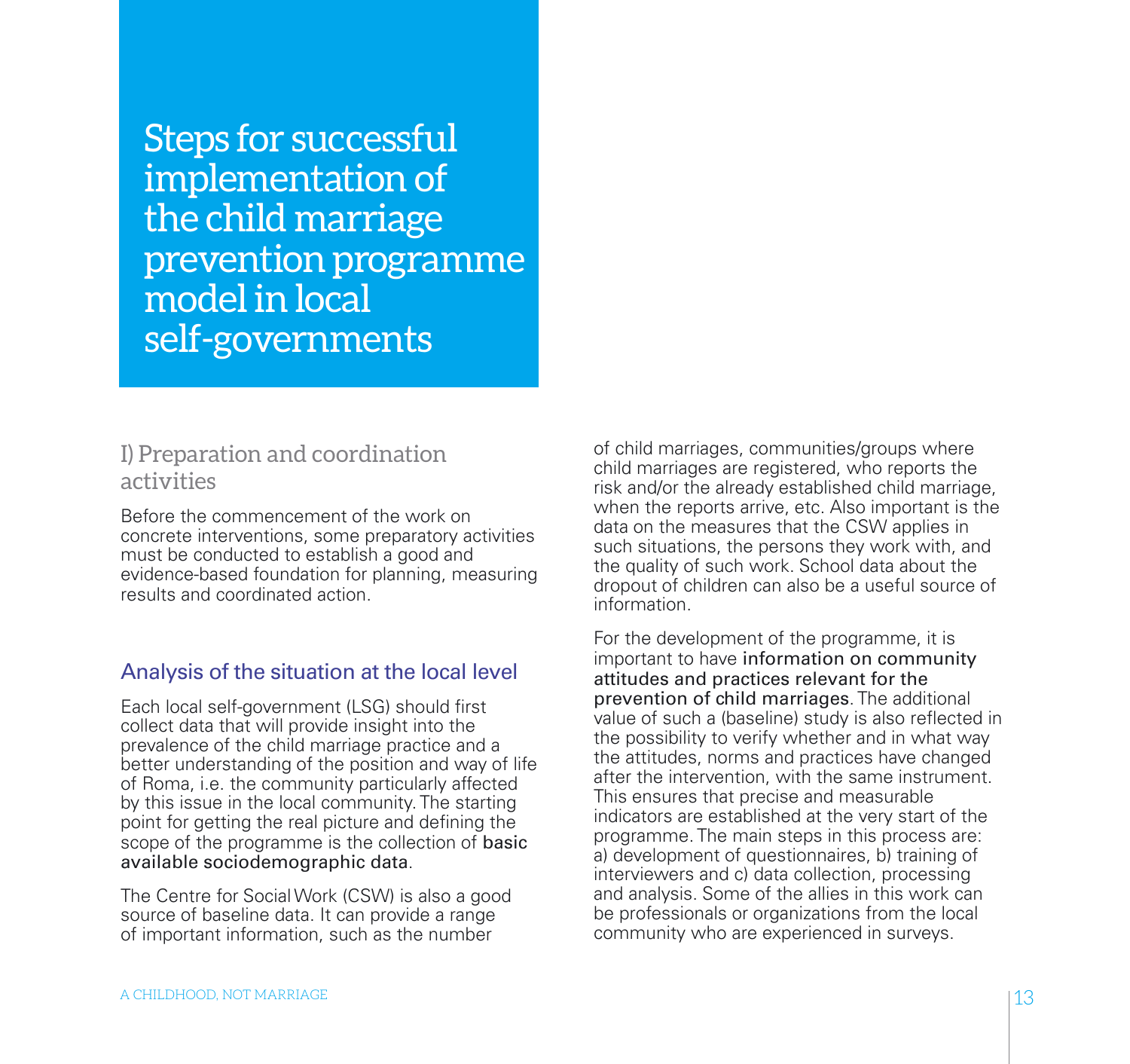If needed, national research organizations and groups can be asked for advice and support. When developing the questionnaire, i.e. when collecting information on attitudes and practices, it is important to cover several key topics: education, health, decision-making in the family, employment and, finally, attitudes towards marriage.

Within the baseline data collection, all relevant stakeholders in the local self-government should be identified, along with the resources and experiences of the public administration and civil society in the work with the (Roma) community, particularly on the topic of child marriage, so that cross-sectoral cooperation can be achieved in the next step.

#### Establishing the local coordination network

When all stakeholders at the local level are mapped, coordination should be established between relevant public and civil sector representatives.

Experience confirms that it is very impor- tant for local self-governments to take a leading role in coordinating the work on the prevention of child marriage. Through its formal authority, the LSG gives legitimacy to the planned measures and contributes to the synchronized response of all stakeholders.

The composition of the child marriage prevention coordination network is flexible and may vary among municipalities depending on the available resources and the situation on the ground. However, experience shows that a coordination network should be established with the cooperation of the local self-government,

schools, centre for social work, police, public prosecutor's office, health care system and local civil society organizations working on the topic of child marriage and representatives of the Roma community. Roma health mediators, teaching assistants, Roma coordinators and municipal mobile teams, whose field experiences are often crucial, can be particularly useful.

The **media** should also be included, and it is recommended that the media representatives should be members of the coordination network from the very start. It is useful for the media representatives to get the opportunity to participate in trainings and professional meetings organized within the programme, because it further contributes to their sensitization and professional reporting. Furthermore, media representatives can be a significant ally in the development and implementation of a unified communications plan and provide support in drafting unified communication messages for ending child marriage.

Roma women's NGOs play a very important role in the functioning of cross-sectoral co- operation in the target communities. They are the key enablers that link various stake- holders and ensure a constant presence in the community.

**In municipalities where there are no active women's civil society organizations, local authorities should prioritize empowering such organizations and strengthening their role in coordination mechanisms and local teams, as well as fund their work in Roma communities.**<sup>7</sup>

<sup>7</sup> Taken from the report UNICEF (2021): Evaluation of the programme "Towards ending child marriage (2018– 2020)".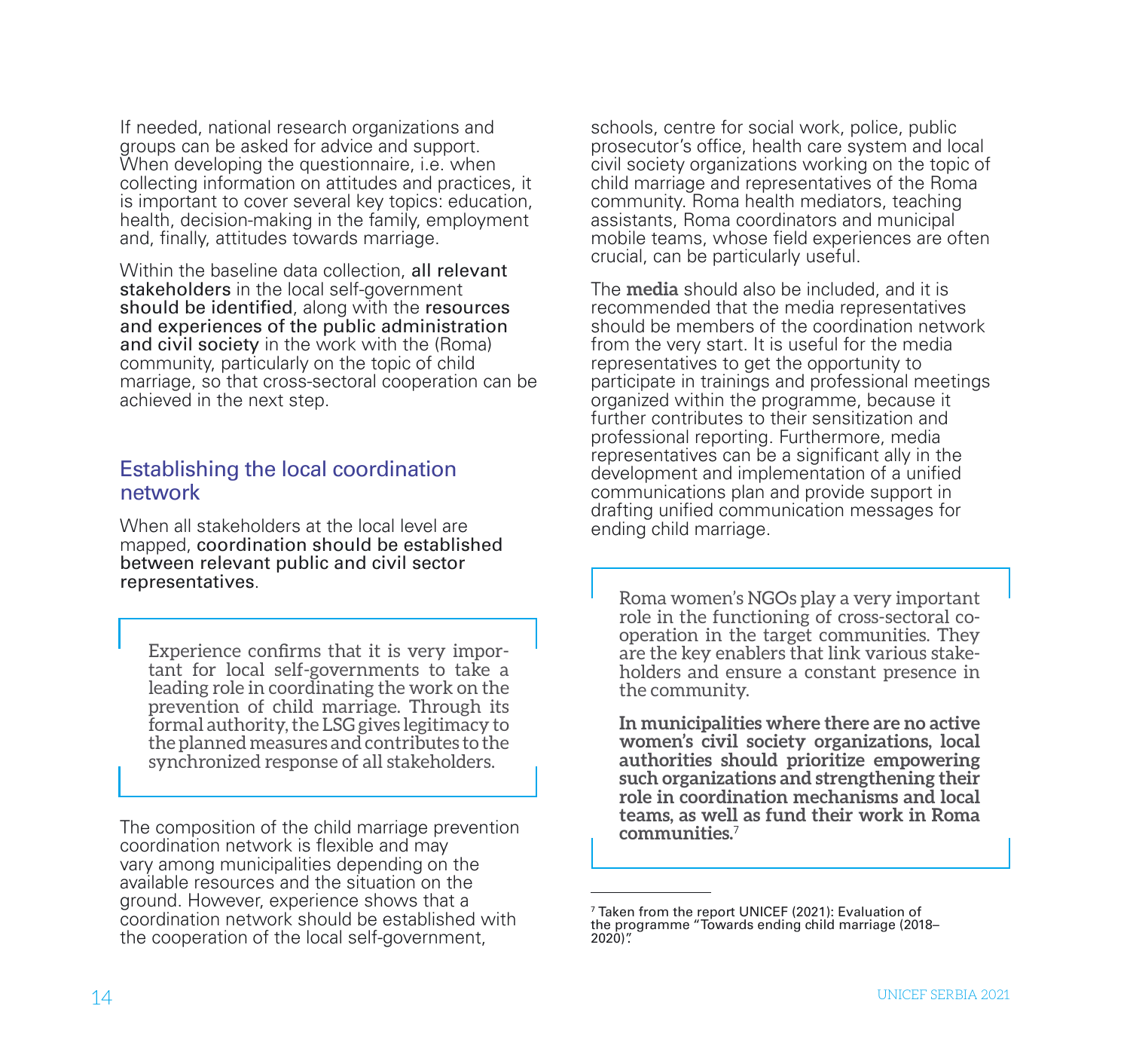The coordination network can be established as a separate mechanism. At the same time, having in mind that child marriage is a form of violence, a particularly effective solution is integrating the topic of child marriage into the work of the existing groups for coordination and cooperation in the field of response to violence at the municipal level. That is why it is worth recalling that the Law on Prevention of Domestic Violence<sup>8</sup> envisages the establishment of groups for coordination and cooperation, while in the Strategy for Prevention of Violence against Children it is said that child, early and forced marriages are forms of violence that constitute a gross violation of child rights, and in that regard, it envisages the strengthening of the efficiency of cross-sectoral teams in local communities. <sup>9</sup>The General Protocol for the Protection of Children from Abuse and Neglect and the sectoral protocols provide the foundation for the development and expansion of the network of multidisciplinary and cross-sectoral communitybased child protection teams. This approach sends a clear message that protecting a child from violence is a unified process and that it must gather various systems.

## Connecting with stakeholders at the national level

Connecting with relevant stakeholders operating at the national level enables the exchange of information and ideas, helps establish the cooperation, cost-effectiveness and efficiency in the approach, and also helps with identifying experts, organizations and resources in this field (if necessary) and additionally contributes to raising the awareness of this issue.

The overall goal of the Coalition to End Child Marriage is to contribute to ending child marriage in Serbia, by removing institutional and social barriers to law enforcement and by promoting examples of good practice in partnership between communities, civil, governmental and private sectors and the media.

The National Coalition to End Child Marriage (NCECM) has been operational since February 2019 and is co-chaired by the Coordination Body for Gender Equality and one of the civil society organizations from the Roma community (which rotate). The Coalition brings together around forty of the most important stakeholders at the national, provincial and local levels from the public sector and civil society, and as such, it can be the most important address for cooperation and active involvement of LSGs in the work.10

<sup>8</sup> Law on Prevention of Domestic Violence, "Official Gazette of the Republic of Serbia", No. 84/2016, Article 25.

<sup>9</sup> Strategy for Prevention of Violence against Children 2020-2023, "Official Gazette of the Republic of Serbia", No. 80/2020.

<sup>&</sup>lt;sup>10</sup> Contact with the National Coalition can be established through the CSO Roma Women's Centre BIBIJA (rzc@bibija.org.rs) and UNICEF in Serbia (belgrade@unicef.org).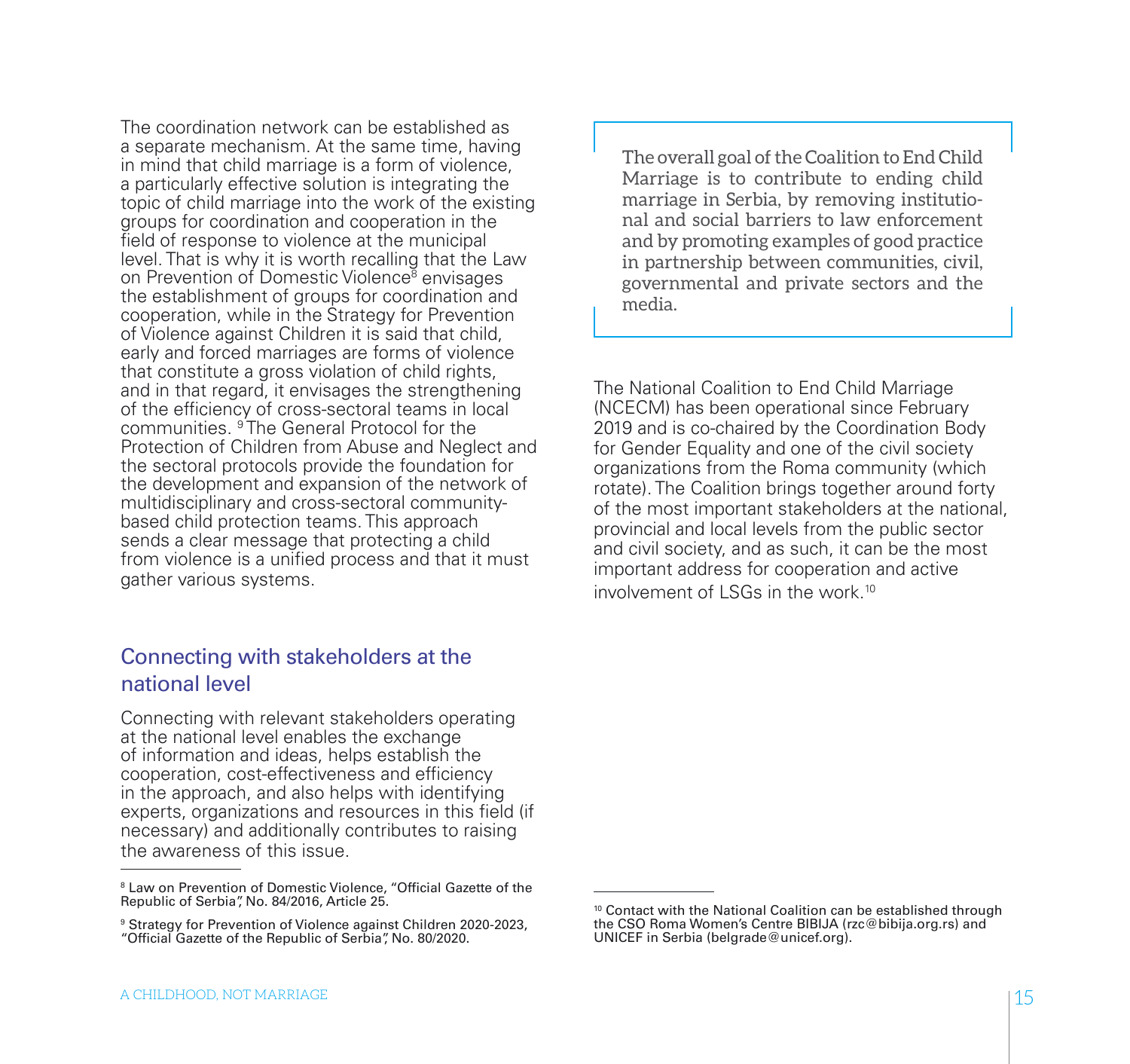## II) Interventions in the directly affected community

The necessary complementary activities in the directly affected community consist of: a) socioeducational workshops (at least 6 thematic workshops with girls, 6 with mothers and 2 with adult men), b) events stimulating wider social inclusion of girls and the entire affected/Roma community, c) thematic panels aimed at the people living in the affected settlements and d) courses, additional training and mentoring for girls and young women.

## Socio-educational workshops with girls, mothers, boys and fathers

The effectiveness of this type of work in the community is reflected in the flexibility of workshops that can be adapted to different environments and topics. At the same time, they are very suitable for establishing or changing attitudes and for acquiring new knowledge and skills in an interactive and group experience-based manner, which has been proven to increase the sustainability and effectiveness of the intervention. Girls who attended the workshops and participated in other programme activities were:

 $\blacksquare$  less likely to drop out of school (38%), compared to those not involved in the programme (61%),

■ less likely to enter a child marriage (3%). compared to those not involved in the workshops (19.7%).<sup>11</sup>

The most important partner of each LSG in the implementation of these activities are Roma civil society organizations, which have the experience and the greatest potential to work directly and continuously with the Roma community. Women's Roma civil society organizations, whose teams consist of experienced and educated activists, are indispensable partners in the work with girls and mothers.

Thanks to the many years of experience and the trust they have earned in the community, some of them have expanded their activities and also started working with boys and men. Regardless of whether the direct work with men is carried out by a women's or another CSO, it is recommended to have men as facilitators of such workshops.

<sup>11</sup> Institut za psihologiju (2020): Dečiji brakovi – dve godine kasnije.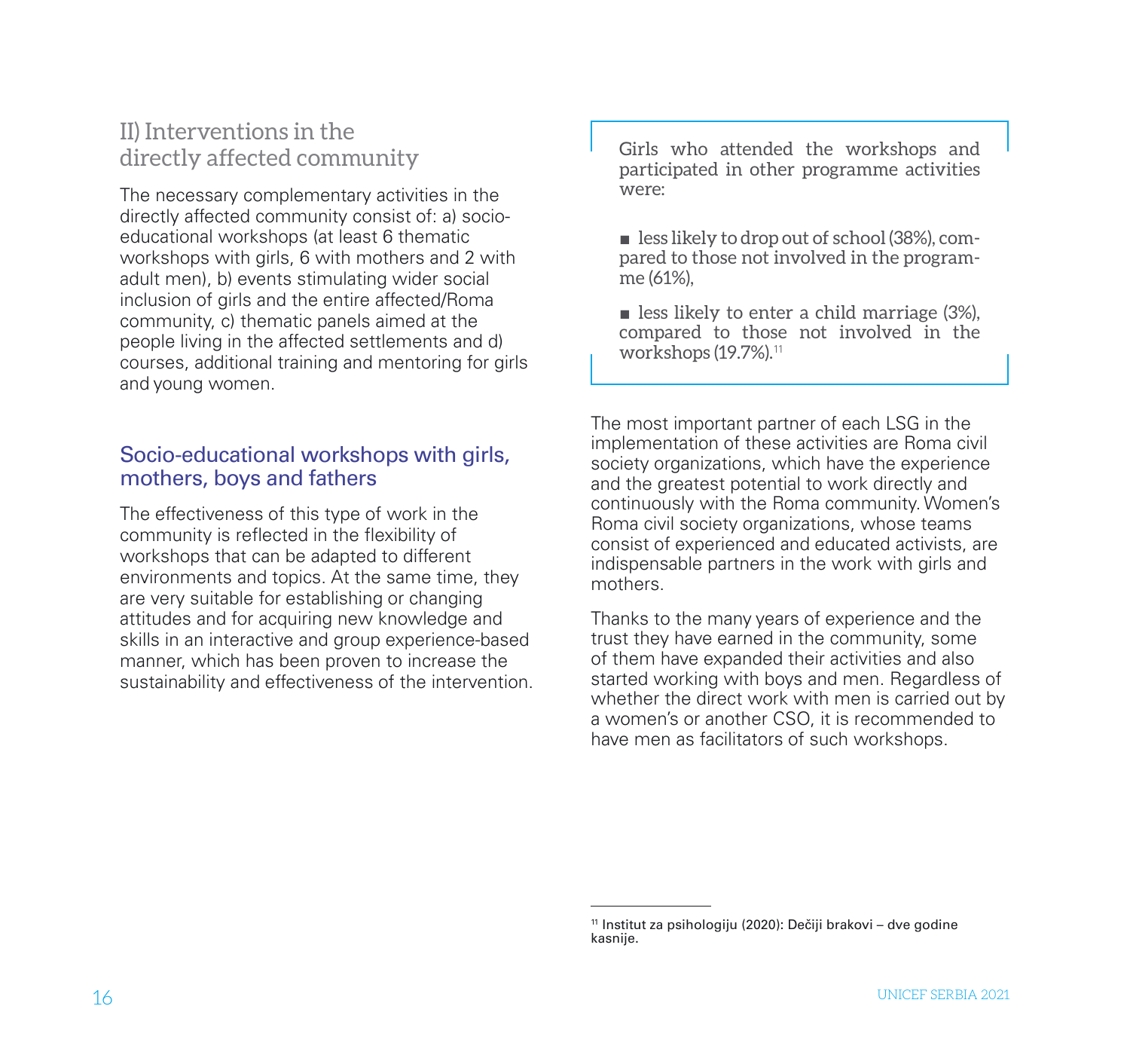#### *Useful experiences for organizing workshops*

The partner organizations have, in cooperation with UNICEF, gathered many useful practical experiences that can be easily applied in other local self-governments, in line with local needs.

The practice has shown that the minimum intervention consists of six thematic workshops with girls, six with mothers and two with adult men. A particular value of workshops was observed in mixed groups consisting of mothers and daughters together, when the workshop was always used, regardless of the topic, for bonding and strengthening the bond between mothers and daughters.

The effects of the interactions and dialogue enabled by the Programme were most visible among mothers, who often expressed the wish for their daughters not to marry early, to continue their education, to achieve a significant level of economic independence and to better plan the transition to marriage and motherhood at the right age, so they don't miss the life opportunities (as they had done in their own lives).<sup>12</sup>

Important logistical experiences indicate that the most practical approach is to organize workshops in settlements where direct programme beneficiaries live. In addition to houses in settlements that have an adequate room, premises available to local Roma organizations and local schools can also be additional resources. The size of groups is important to ensure good dynamics and that each participant gets the opportunity to be actively involved. Experience has shown that this is achieved when the group has a maximum of 12 participants. It is especially convenient to organize workshops on weekends and in the evenings and afternoons, so as not to interfere with regular responsibilities.

## Workshop topics

#### *Workshops with girls and mothers*

Below are the essential topics that should be in the focus of the workshop part of the programme with girls and mothers. Topics can be expanded or covered in multiple sessions if there are options to do so. Scenarios for conducting workshops can be found in numerous existing programmes covering these areas. When selecting and (if needed) adapting them, one should definitely rely on the knowledge and experience of local civil society organizations.

<sup>12</sup> Taken from the report UNICEF (2021): Evaluation of the programme "Towards ending child marriage (2018–2020)".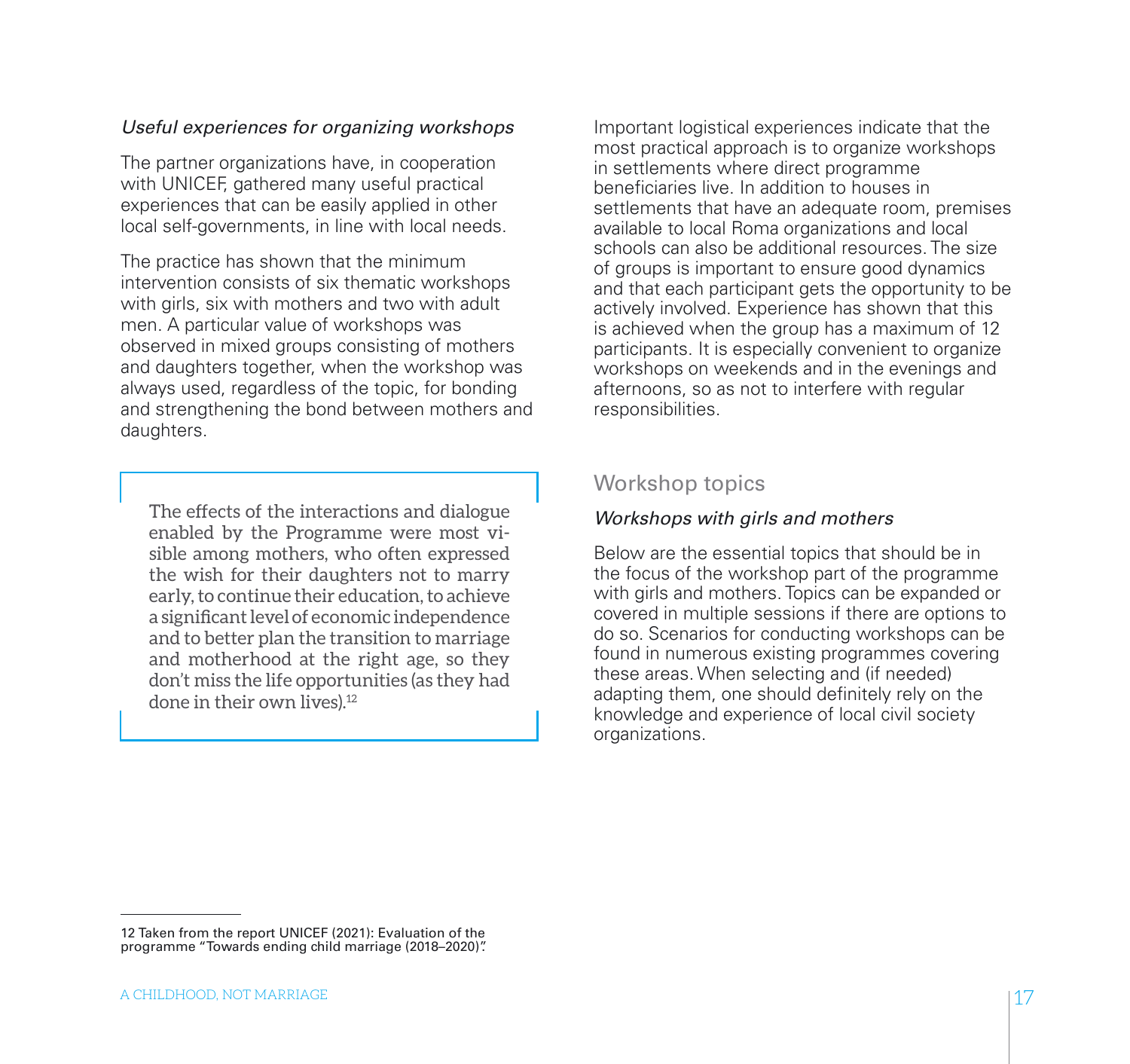1. Women's human rights and child rights, discrimination, violence

Contents that should be covered in this area include: women's rights and gender equality; the right to choose a partner; learning about the concepts of discrimination and tolerance, learning about the types of discrimination, so that participants can recognize discrimination and react properly in certain situations; child rights (education, health, protection from violence, abuse and human trafficking).

2. Important decisions and who makes them, freedom of choice

This thematic area covers the following contents: the role of the girl/young woman in decisions about her own education, choosing a partner, raising children; understanding the concept of traditional practice and recognizing the harmful effects; the importance and power of the influence of the surroundings on life decisions – who played the most important role in their lives in a negative or positive sense, whether they took the advice of the elders or not, whether they regretted (not) taking the advice, whether have consciously done bad things.

#### 3. Education – dropping out

The topic of education can be covered within the topics related to child rights or the freedom of choice and decision-making. This can also be a separate topic which will include specific discussions on the issues of professional orientation, career guidance and guiding children for further education, on the experiences of the female participants regarding their own education, plans for further education, parental support and on dropping out from the education system.

4. Reproductive health

Education of girls about psychophysical development in puberty, reproductive health and general health is important in general, and particularly in the context of the harmfulness of child marriage. It is recommended to put special emphasis on the question of what reproductive health is and on topics such as puberty and adolescence, unwanted pregnancy and awareness of one's own health.

5. Negative and positive sides of tradition

Understanding and knowing the customs, traditions and culture of the Roma is extremely important in the context of combatting child marriage. That is why we need to work on distinguishing and understanding the real tradition and customs of the Roma people and the practices which are not part of the culture and values of that community, such as child marriage, but which are considered to be Roma customs by the majority population (and often by one part of the Roma population too).

6. Child marriage, forced marriage, family and family planning

The topic of child marriage is the backbone of the model, but the workshop programme should never start directly with this topic, but this topic should rather be linked to other thematic areas (e.g. education, learning about the importance of family planning, pregnancy and reproductive health, learning about freedom choice) or it should be reached through the analysis of the Roma culture, traditions and customs. Only that way a good foundation will be created for an additional and direct conversation about the harmfulness of the child marriage practice.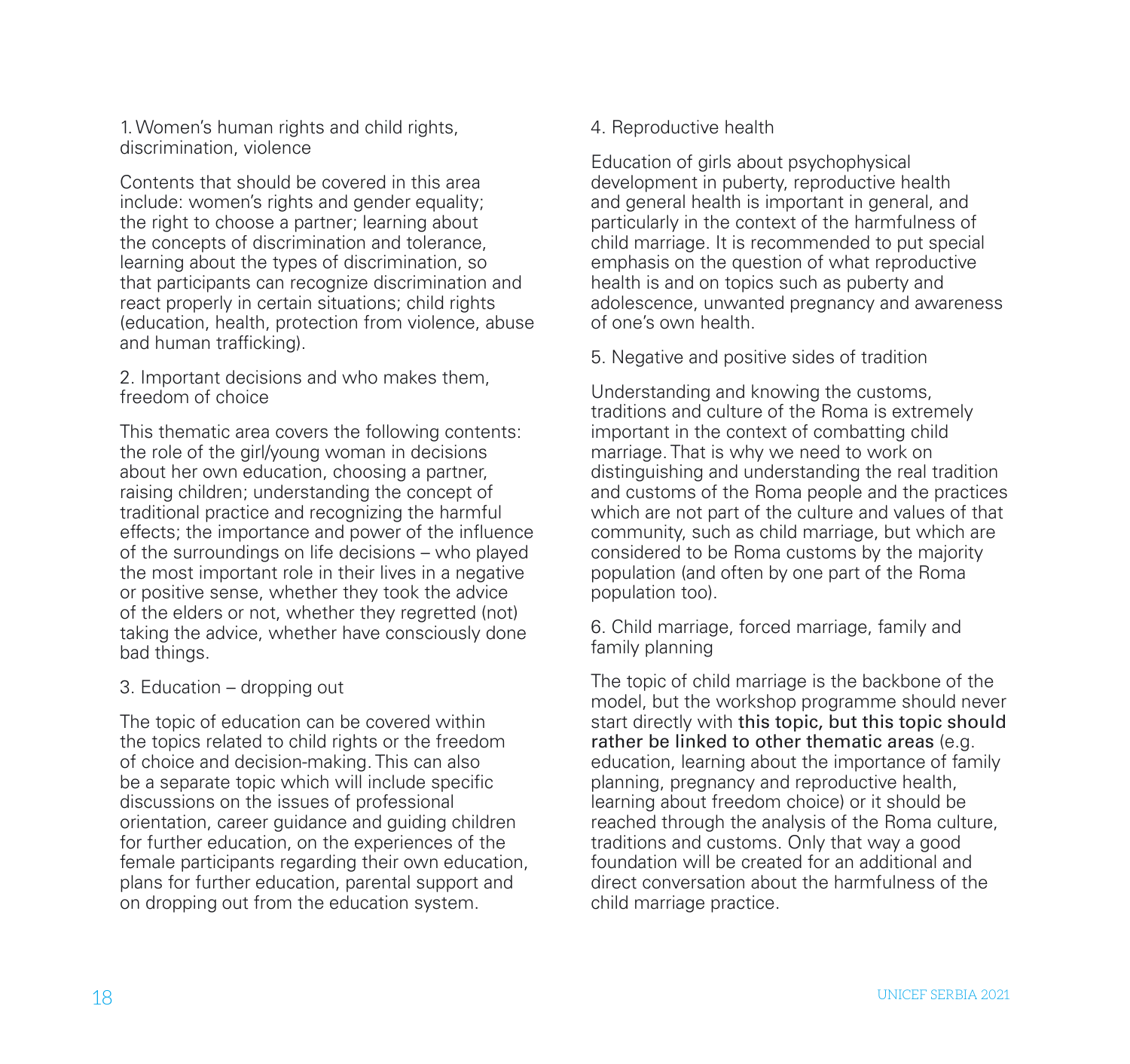#### *Workshops with men/boys*

Direct work with men in Roma settlements, as people who most often make all important decisions in the family and the community, is an inevitable segment in programmes for prevention and elimination of the child marriage practice and is complementary to workshops for girls and mothers.

In workshops organized for men, it is important to pay attention to two main topics: culture, traditions and customs of the Roma community and the link between child marriage and the cultural characteristics of the Roma people.13

Such an approach allows the topic of child marriage to be addressed indirectly by shedding light on the misconception that child marriage is a part of the Roma culture.

Workshops for girls and women in Roma settlements were not relevant only in terms of raising awareness and educating girls and women, but also in terms of **encouraging the dialogue within the community. Particularly effective and transformative were the activities aimed at the male population**, which served as an inclusive model for empowering individuals, as well as their immediate families and communities, as a way to overcome barriers and change norms and values. However, changes in individual preferences of girls, as well as the resilience of Roma communities to child marriage, (also) depend on the broader context of social inclusion.<sup>14</sup>

<sup>&</sup>lt;sup>13</sup> Within the programme "Towards ending child marriage in Serbia 2018–2020", a special programme aimed at changing the attitudes of Roma men about child marriage was developed and tested. To strengthen the capacities for change, the Roma Students Association has prepared a trainers handbook "Changing the attitudes of Roma men about child marriage": [https://www.unicef.org/serbia/publikacije/promena](https://www.unicef.org/serbia/publikacije/promena-stavova-muskaraca-roma-o-decijim-brakovima-prirucnik-za-trenere)[stavova-muskaraca-roma-o-decijim-brakovima-prirucnik-za](https://www.unicef.org/serbia/publikacije/promena-stavova-muskaraca-roma-o-decijim-brakovima-prirucnik-za-trenere)[trenere](https://www.unicef.org/serbia/publikacije/promena-stavova-muskaraca-roma-o-decijim-brakovima-prirucnik-za-trenere).

<sup>&</sup>lt;sup>14</sup> Taken from the report UNICEF (2021): Evaluation of the programme "Towards ending child marriage (2018–2020)".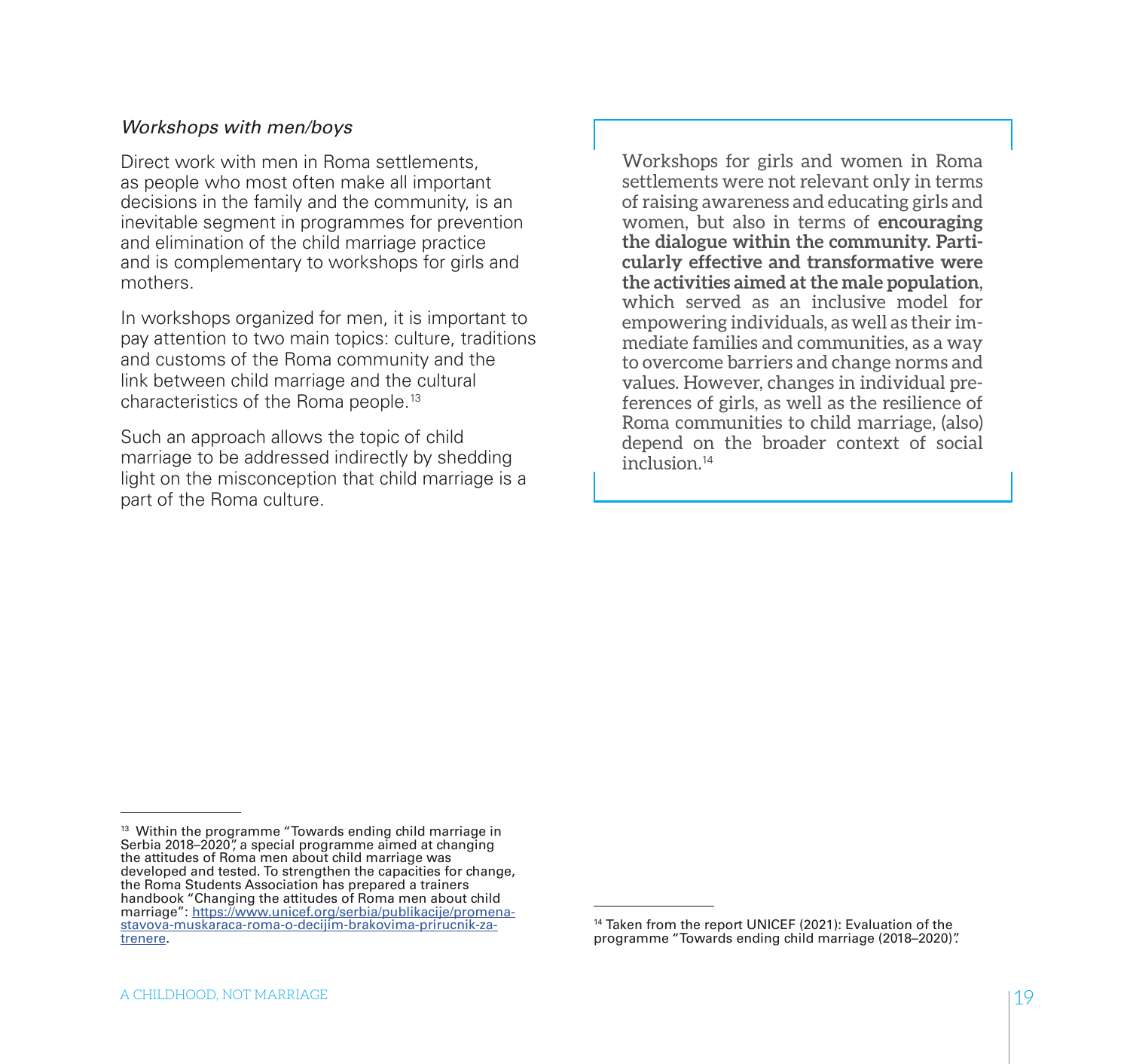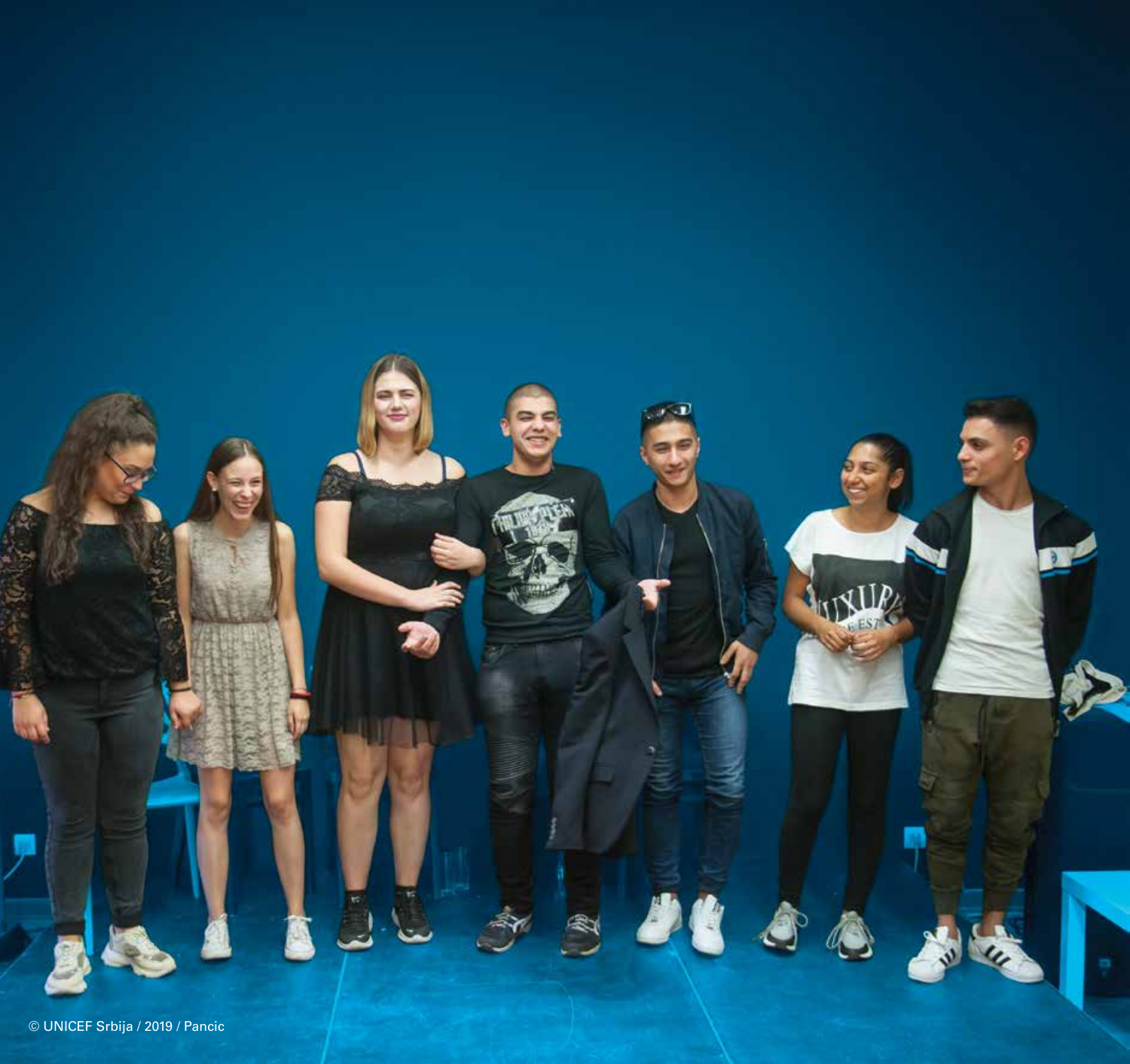## Activities stimulating social inclusion

Activities stimulating social inclusion in various ways should further stimulate personal development and interests through involvement in the life of the immediate and wider community. New experiences in that sense enrich the preventive work on ending the harmful practice of child marriage.

The main target group of these activities are girls and young women, but it is definitely useful to include the entire Roma community and the local population, depending on the type of activity and the environment. This also contributes to breaking down barriers and prejudices, and the diversity of possibilities and creative solutions easily adapts to the context of the local community.

As parental consent is often required for organizing events, especially those taking place in the wider community, it is very important that these activities are implemented by organizations that the local Roma community trusts, i.e. by activists and educators who have already established a good relationship through other activities (most often socio-educational workshops).

#### *Examples of possible activities from the experience of partner organizations that participated in the implementation of the programme*

Partner organizations have developed and implemented very diverse activities, which can be classified into the following "types", i.e. subgroups of activities for stimulating social inclusion.

1. Event "Roma to their City"

This event has been organized by the NGO Ternipe in Pirot for almost 10 years. Its main goal is to bring Roma tradition and culture closer to the wider community, and it gathers Roma associations from different cities which present a variety of Roma cultural and artistic contents. The event is a good model for activation through volunteering of girls and mothers who are direct beneficiaries of the programme aimed at preventing child marriage, as well as other community members.

#### 2. Educational trips and gatherings

These activities include, among other things, sightseeing in the city, going to the pool or skating, going to another city for a cultural event, etc. They are usually organized as an activity for girls from different Roma settlements so they can connect, expand the circle of acquaintances and friends and gain new shared experiences.

3. Involvement in activities for marking important dates and promotional events in the wider community

Programme beneficiaries can actively contribute to the community in raising awareness of important health or social issues, such as breast cancer prevention, AIDS prevention, combating violence against women, etc. For example, mothers and girls can be involved in making ribbons for the breast cancer prevention campaign and participate in handing out ribbons to citizens, and boys can be involved in handing out condoms and information leaflets on HIV protection, etc.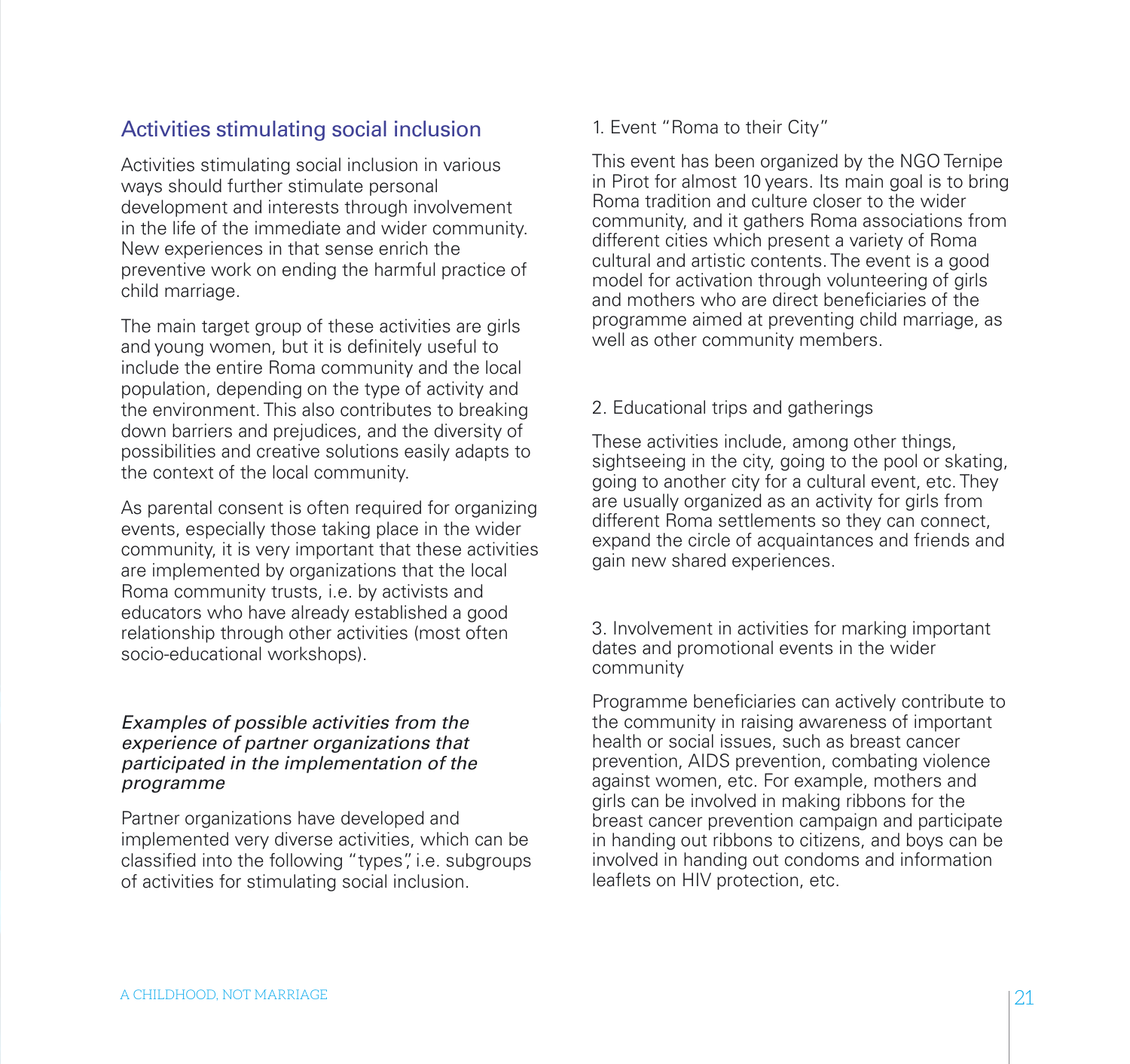#### 4. Creative workshops

These activities can build upon socio-educational workshops, so that the same group of participants can have the opportunity to get in-depth knowledge about some topics in a creative and fun way, while getting to know each other better and socializing in a less structured environment.

5. Cultural and entertainment activities for all people living in the settlement

Such activities can contribute to the promotion of civil society organizations in the community, connect residents and increase the sense of community among them, encourage debate on important topics and provide an opportunity for community members to present their skills and achievements (e.g. organizing an open-air film or music event, exhibition of works made in creative workshops, etc.).

#### 6. Humanitarian activities

As part of humanitarian activities, programme participants can, for example, organize the collection and distribution of clothes or school supplies and thus, on the one hand, provide material support to those in need and, on the other hand, strengthen volunteering and solidarity.

#### 7. Forum theatre

Forum theatre is a form of interactive participatory theatre. In the first part, the audience is presented with a relevant social problem, such as racism and discrimination, but without showing the solution to the problem, and then in the second part, the audience is activated to offer various solutions to the presented situation. The greatest value of this activity is the engagement of participants – they think about various topics of importance for the prevention of child marriage and discuss them, which contributes to raising the awareness of the issue and to recognizing different views on the situation and different community attitudes to the issue.

Activities such as social inclusion projects, thematic forums and individual work with girls are recognized for their importance not just in terms of raising awareness and educating girls and women, but also for facilitating dialogue and enabling the continuity in community work, and consequently, establishing a relationship of trust, which will later provide space for implementing new activities.<sup>15</sup>

### Thematic panels on issues of importance for the prevention of child marriage

Thematic panels are complementary to socioeducational workshops and reach a larger number of participants. They are useful as a means for spreading information and encouraging conversation on important issues and can directly or indirectly influence attitudes of importance for preventing child marriage.

Panels are a good opportunity for professionals from various backgrounds, such as doctors. lawyers or experts from centres for social work, to get involved in the work with the community, within the settlement. Through joint planning and implementation of these activities with Roma civil society organizations, panels also contribute to the increasing trust in the institutions of the system. The best response is achieved if panels are organized within the settlements, but local schools can also be a good place for organizing such events.

Topics that can be discussed at the panels include health-related consequences of adolescent pregnancies, legal consequences for parents whose children are married, legislation, etc.

<sup>&</sup>lt;sup>15</sup> Taken from the report UNICEF (2021): Evaluation of the programme "Towards ending child marriage (2018–2020)".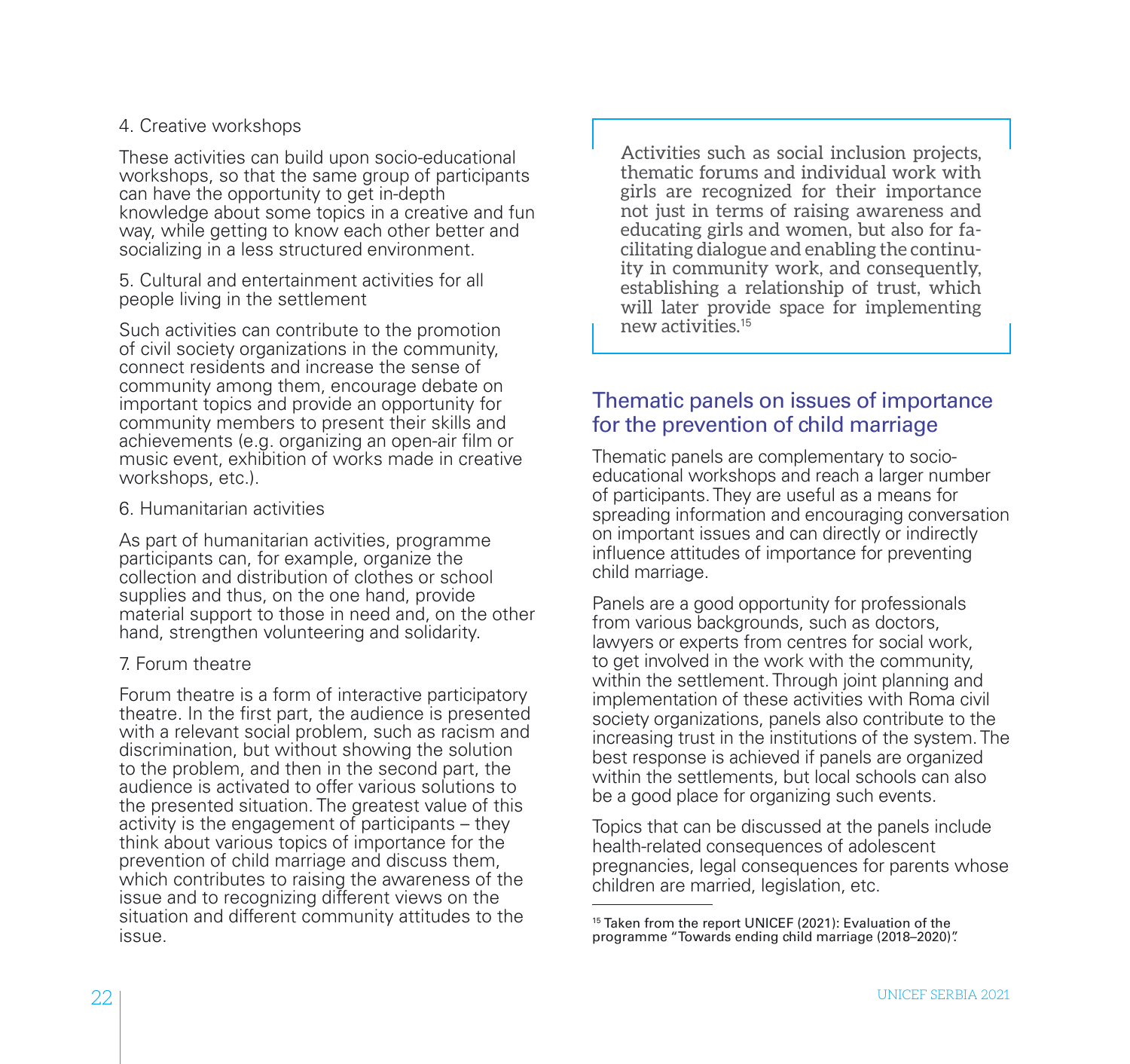### Courses, additional training and mentoring for girls and young women

An important part of the programme for the prevention and elimination of child marriage is achieved through the support to girls and young women to complete courses, retraining and additional training, which allows them to acquire skills they can later turn into a profession and increase their independence.

An important part of this intervention, in addition to attending the course, is individual mentoring support and the availability of short trainings in professional orientation and career guidance.

The most likely candidates for attending courses and additional training are most often girls finishing primary or secondary school, or girls who have recently dropped out of the education system, as well as young women and mothers (usually up to 35 years of age).

For some girls, going to a course means leaving the immediate vicinity of their settlement for the first time, using public transport for the first time, learning about new parts of the city. It has been recognized that this experience motivates and liberates girls and that such an experience makes it is easier for them to decide to enroll in secondary school.

For organizing courses, it is necessary to find and hire agencies and schools that are certified to provide this type of education. These are most often practical skills courses, and experience shows that it would be useful to consider expanding possible courses and professions, with cooperation between local self-governments and local offices of the national employment service being crucial in this regard.

When it comes to informing the potential beneficiaries, motivating them, selecting them and providing them with individual mentoring support, the key role is played by (Roma) civil society organizations that are active in the community, because they have already established a trusting relationship with the girls and their parents through the existing activities.

A particularly relevant aspect of the Programme is the mentored vocational training for girls and young women who have dropped out of the education system, including, but not limited to, those who have done so because of marriage and childbirth. This component responded well to the need to resolve the issue of early school leaving and, consequently, limited opportunities for girls later in life.<sup>16</sup>

Activists of civil society organizations are in the best position to also perform the function of mentors due to the developed sense of similarity and connection that has been established thanks to previous cooperation and experience. They provide continuous individual support to the participants – they motivate them, help them choose a course, persist in attending and successfully completing it, and find a job later. In addition to mentoring work, it is important for participants to also attend workshops in the field of professional orientation and career guidance. Depending on the size of the group, a qualified expert can be hired or an organization/institution that offers such content can be included in the programme (if it exists in the local community).

<sup>&</sup>lt;sup>16</sup> Taken from the report UNICEF (2021): Evaluation of the programme "Towards ending child marriage (2018–  $2020$ )".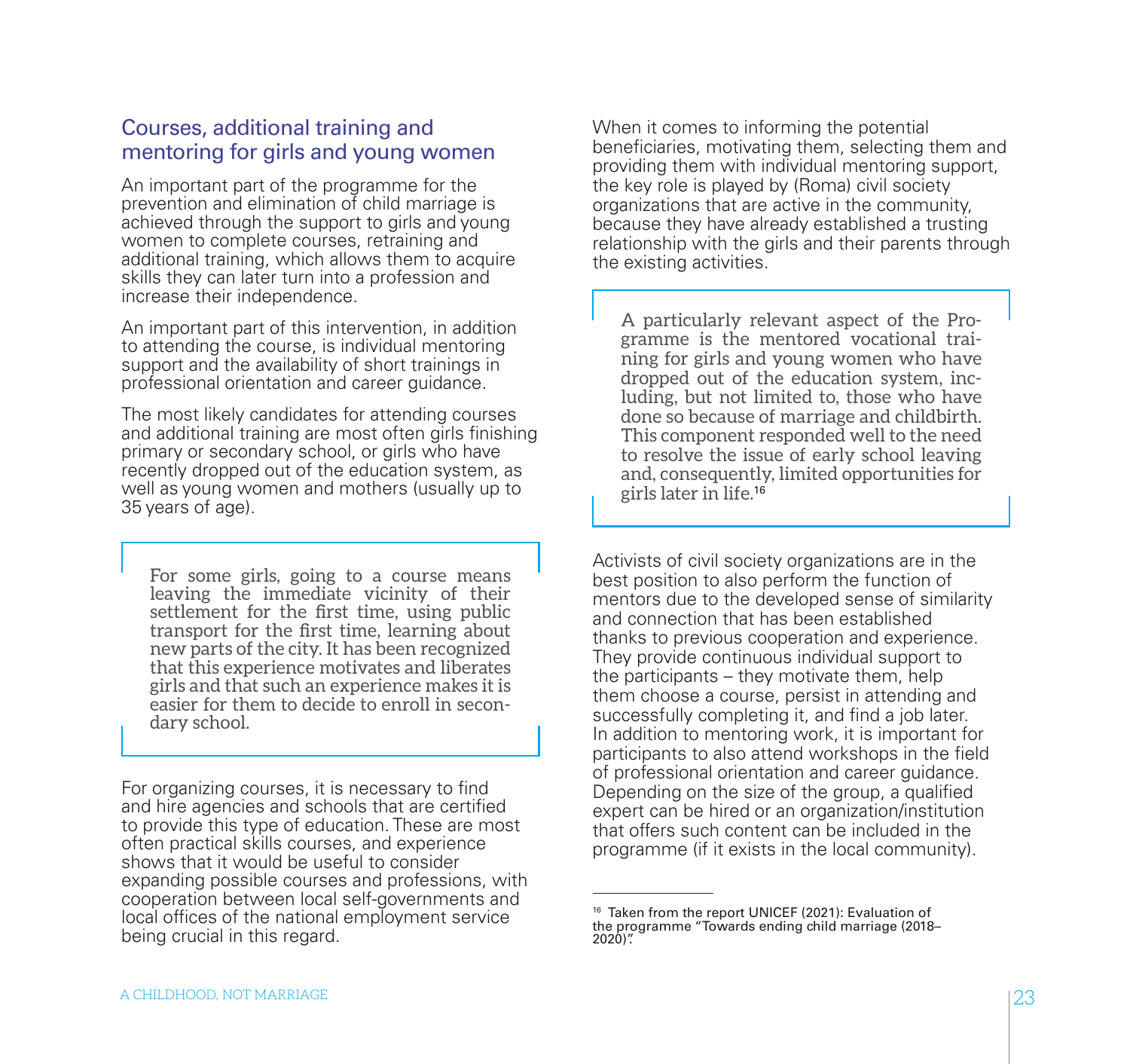

24 UNICEF SERBIA 2021 SERBIA 2021 SERBIA 2021 SERBIA 2021 SERBIA 2021 SERBIA 2021 SERBIA 2021 SERBIA 2021 SER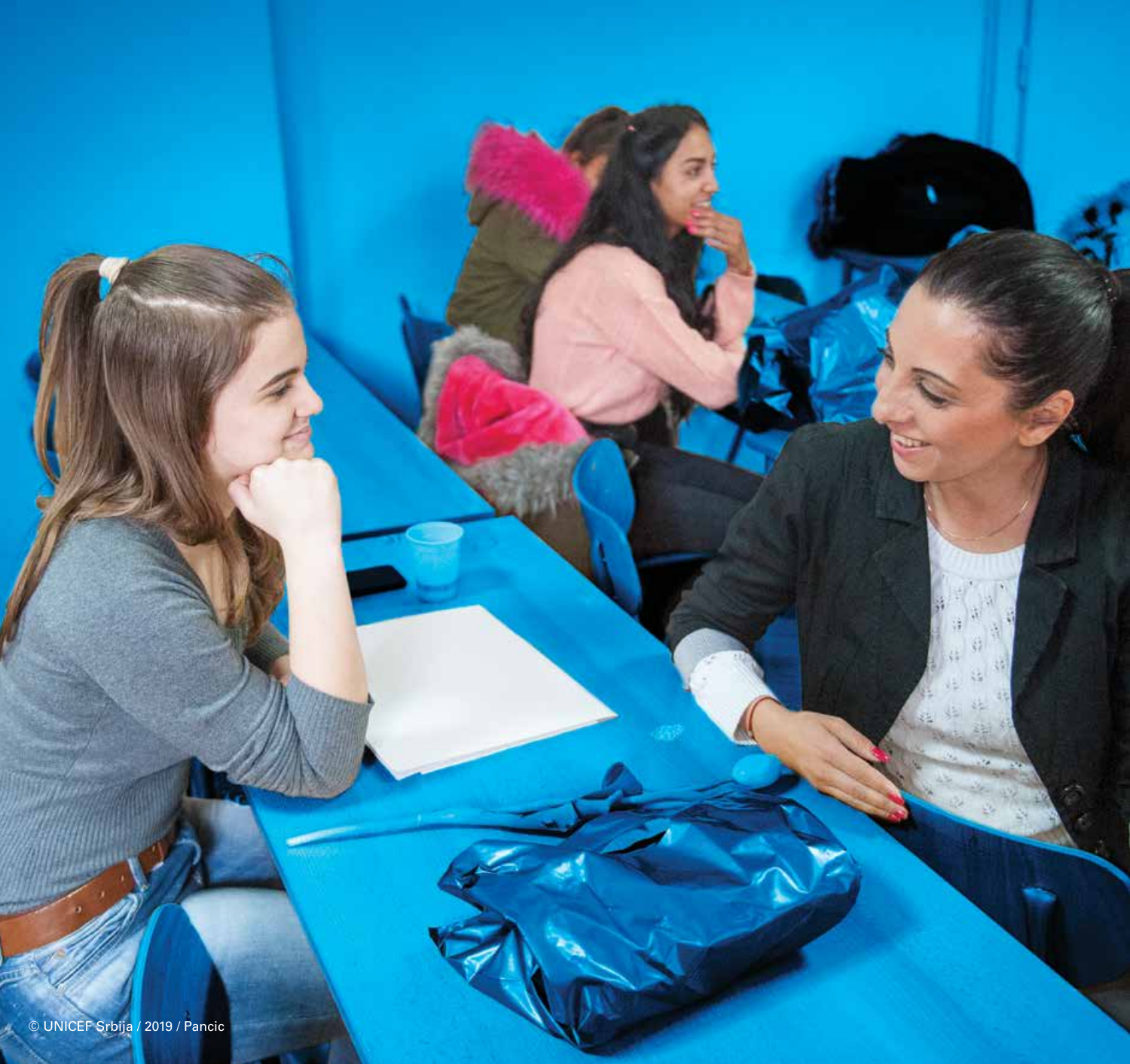## III) Minimum necessary interventions of key institutions of the system at the local self-government level

Relying on their mandate, and in coordination with other stakeholders, the key institutions of the system play a crucial role in establishing a coordinated and supportive environment at the local level. The role of the local self-government is extremely important in creating additional opportunities for improving professional capacities, availability and quality of their services beyond what is achieved through sectoral mechanisms for funding and professional development.

The programme has shown that a successful model for ending child marriage consists of equally effective stakeholders at the local level who have it in their mandate to protect children and prevent or combat gender-based violence, with a strong child-centred approach, who work together to achieve this goal. There is no effective response to child marriage if anyone in the chain of stakeholders fails to ensure this.

### Empowering schools to support Roma children in staying in school

Early school leaving is one of the most important factors enabling the survival of the child marriage practice and significantly reduces the chances for social inclusion, employment and economic independence. Early school leaving contributes to the creation of a vicious circle because it is passed on to the next generation and thus survives in the community. On the one hand, dropping out of the education system is the cause of early marriage, because employment opportunities are limited

or unavailable due to the low level of education, and on the other hand, it is also a consequence, because entering a child marriage leads to dropping out.17

Within the previous systemic initiatives <sup>18</sup>, a model for the prevention of dropping out has been developed 19, and it consists of three components: 1) early identification and response system, 2) activities related to the improvement of school capacities for prevention of dropping out and 3) activities related to capacity building of teachers, aimed at changing the school climate and culture.<sup>20</sup> All these elements are flexible and can adapt to the needs of each school.

The challenge of children dropping out from the education system cannot be addressed successfully by schools on their own without the involvement of parents and the wider community. Involvement in cross-sectoral cooperation allows schools to receive the support of local stakeholders, such as centres for social work (who probably already work with families at risk), local chambers of commerce and employment services (which can facilitate motivating students to stay in the education system by increasing employment opportunities), and local civil society organizations

ŕ

<sup>17</sup> Centar za obrazovne politike, Efekti obrazovnih mera na prevenciju dečijih brakova u Republici Srbiji, p. 1

<sup>&</sup>lt;sup>18</sup> The model was developed within the project "Preventing the Dropout of Students from the Education System of the Republic of Serbia", implemented by the Centre for Education Policy in partnership with UNICEF in Serbia and the Ministry of Education, Science and Technological Development, thanks to funding from the Swiss Agency for Development and Cooperation and Uniqlo.

<sup>&</sup>lt;sup>19</sup> Centre for Education Policy/UNICEF, Handbook for planning, implementing and monitoring of measures to prevent students from dropping out, [https://www.cep.edu.rs/izdanja/prirunik-za](https://www.cep.edu.rs/izdanja/prirunik-za-planiranje-sprovoenje-i-praenje-mera-za-spreavanje-osipanja-uenika/68)[planiranje-sprovoenje-i-praenje-mera-za-spreavanje-osipanja](https://www.cep.edu.rs/izdanja/prirunik-za-planiranje-sprovoenje-i-praenje-mera-za-spreavanje-osipanja-uenika/68)[uenika/68.](https://www.cep.edu.rs/izdanja/prirunik-za-planiranje-sprovoenje-i-praenje-mera-za-spreavanje-osipanja-uenika/68)

 $20$  Centre for Education Policy, "How to Be a Caring School - A Study on the Effects of Prevention and Intervention Measures for Preventing the Dropout of Students from the Education System of the Republic of Serbia", [http://www.cep.edu.rs/public/Kako\\_do\\_](http://www.cep.edu.rs/public/Kako_do_skole_drustvene_brige3.pdf) skole drustvene brige3.pdf p. 48.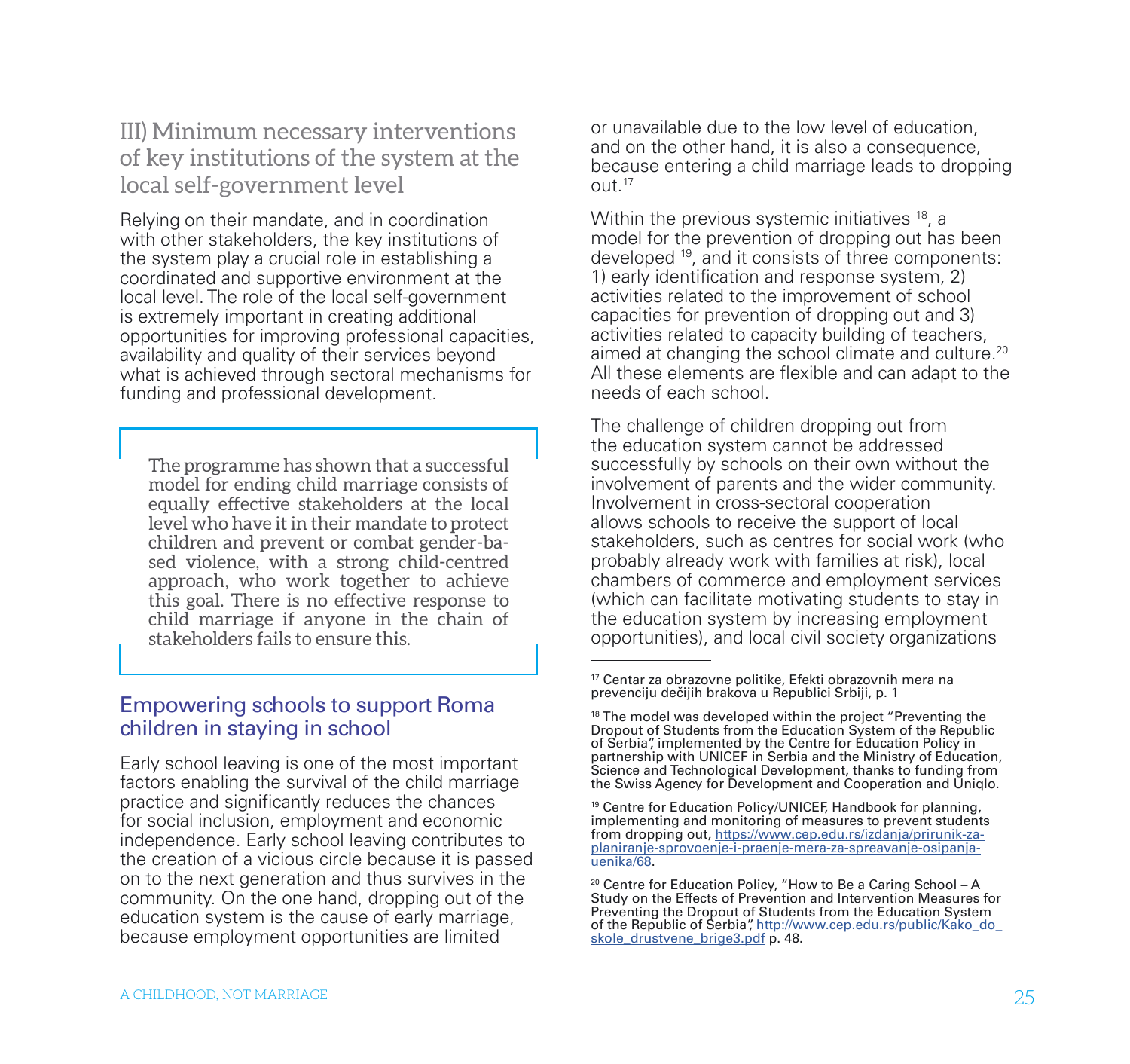(which may already be implementing some interventions, e.g. socio-educational workshops). The local self-government can provide additional, very significant support to schools by signing with them a protocol on cooperation in preventing dropping out from the education system, which includes the involvement of employees in trainings and mentoring in the field of prevention of child marriage and the organization of targeted prevention activities and activities at the school level.

Professionals working in the social protection and education systems, as well as those from other institutions participating in the multisectoral response to child marriage have a better understanding of the nature and causes of child marriage after participating in the Programme, they value cooperation in addressing its root causes and have better skills thanks to the new knowledge, skills and tools. Evidence suggests that programme interventions have contributed to experts abandoning common prejudice that child marriage is limited to Roma communities and that it represents a custom of the ethnic minority, rather than a special form of gender-based violence against girls, as defined by the Istanbul Convention.<sup>21</sup>

#### Improving the availability of individualized support services for girls and their families

During the piloting of the model, UNICEF and partner organizations actively worked, among other activities, on individualized support for girls and their families. The experience gained in this way indicates that these activities are a necessary component of the broader framework of interventions for preventing child marriage.

Individualized support can be organized through two complementary forms: informal counselling support and **professional** support (through the system of available national and local services).

## Informal counselling support

Informal counselling support consists of counselling guidance, and it is important for referring girls and families to relevant institutions and for informing them about the existing social and health care services and on how to exercise the right to cash benefits and scholarships for education, and as support in obtaining the necessary documentation.

The key partners for this type of support are local (Roma) civil society organizations. Due to the established trust and good knowledge of the environments in which these girls live, the activists of these organizations can easily get information about the risks for girls and the difficulties that their families are facing. On the other hand, girls trust them and find it easier to accept the information they receive, because the activists themselves are role models for girls and an example that they can live better lives with better education and their own work. Also, the information and advice are better understood and accepted when they come from someone close in age, i.e. from peers who are voluntarily involved in the work of (Roma) civil society organizations. It is important to note that civil society organizations are already known in the field for various other activities and have already reached a certain status in the communities where they work, which makes it easier to establish a relationship of trust with parents. Therefore, the inclusion of such activities in projects/services funded from local budgets in a cost-effective way ensures

<sup>&</sup>lt;sup>21</sup> Taken from the report UNICEF (2021): Evaluation of the programme "Towards ending child marriage (2018–2020)".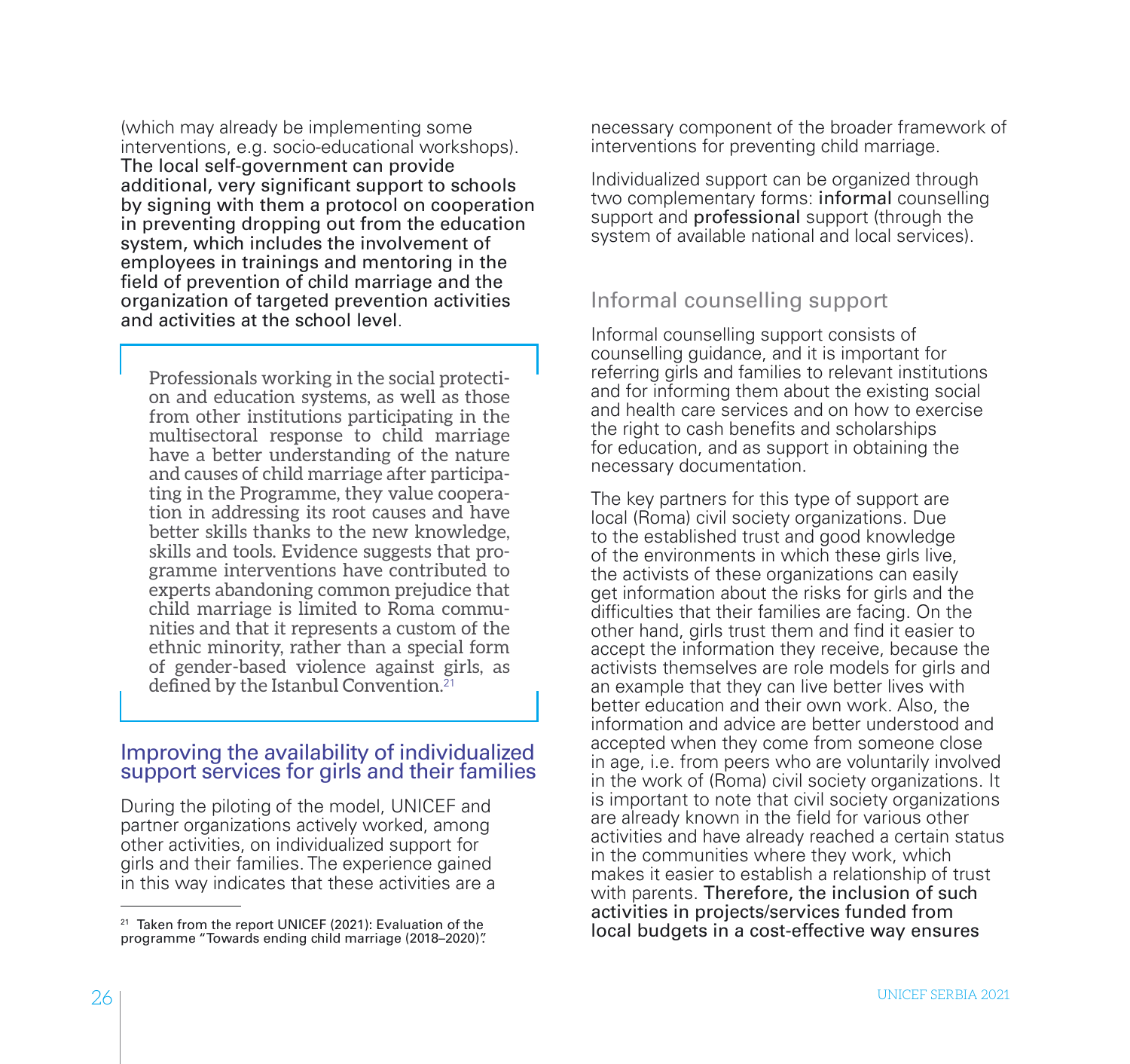the necessary link in the mechanism for child marriage prevention.

#### Professional support

Professional support includes structured counselling/educational and/or therapeutic activities for individuals and families, organized within the existing national and local services (such as specialized counselling units, individual and group programmes, etc.).

During the development of the model of response to child marriage, the family outreach worker service was additionally improved, because in the previous piloting process it proved to be effective in providing support to families with children.

Family outreach worker was designed as a social protection service primarily aiming to improve the family's capacity to ensure the child's safety, protection from neglect and abuse and the conditions for his/her quality development in the family environment. A family outreach worker is a professional in the field of social protection who works with the support of the professional team of his/her institution and in coordination with the Centre for Social Work.<sup>22</sup>

The target group for this service are families with multiple and complex needs, families with the risk of child neglect, violence or removal of the child

from the family, families with the real danger that the risk level for child's safety will increase, as well as families already targeted by the measures of the centre for social work. Such families often have a risk of child marriage, and the expert working with the family has the opportunity to assess the existence and intensity of the risk, thus starting preventive work, and through interventions in various fields, this work can yield good results and a possible attitude change of a family that supports the child marriage practice.

The contribution of this service can be twofold – on the one hand, prevention, and on the other hand, remediation of the consequences of child marriage. The preventive goal of the service can, for example, be applied in the prevention of neglect and abuse, when child marriage represents violence against the child and can be a consequence of the abuse of parental rights. In such a situation, the family outreach worker can, with adequate interventions or in cooperation with other outreach workers from the surroundings, prevent child marriage in some cases. When it comes to remedying the consequences of child marriage, especially when the child victim of the child marriage returns to the biological family, the family outreach worker can prepare the family and the child for the return; if the child marriage has already resulted in the birth of a child, the family outreach worker can work on strengthening the skills needed to care for the child.

In anticipation of the necessary legal changes that should enable the systematization of this service, the support of local self-governments is welcome in order to ensure adequate resources for its implementation in the community and to connect it with other stakeholders to establish a comprehensive support system for girls and their families with the aim of preventing child marriage.

<sup>22</sup> Republički zavod za socijalnu zaštitu/UNICEF- Pilotiranje usluge "Porodični saradnik" i evaluacija rezultata pružanja usluge- rezime studije [https://www.unicef.org/serbia/publikacije/](https://www.unicef.org/serbia/publikacije/pilotiranje-usluge-porodi%C4%8Dni-saradnik-i-evaluacija-rezultata-pru%C5%BEanja-usluge-0) [pilotiranje-usluge-porodi%C4%8Dni-saradnik-i-evaluacija](https://www.unicef.org/serbia/publikacije/pilotiranje-usluge-porodi%C4%8Dni-saradnik-i-evaluacija-rezultata-pru%C5%BEanja-usluge-0)[rezultata-pru%C5%BEanja-usluge-0](https://www.unicef.org/serbia/publikacije/pilotiranje-usluge-porodi%C4%8Dni-saradnik-i-evaluacija-rezultata-pru%C5%BEanja-usluge-0) str.1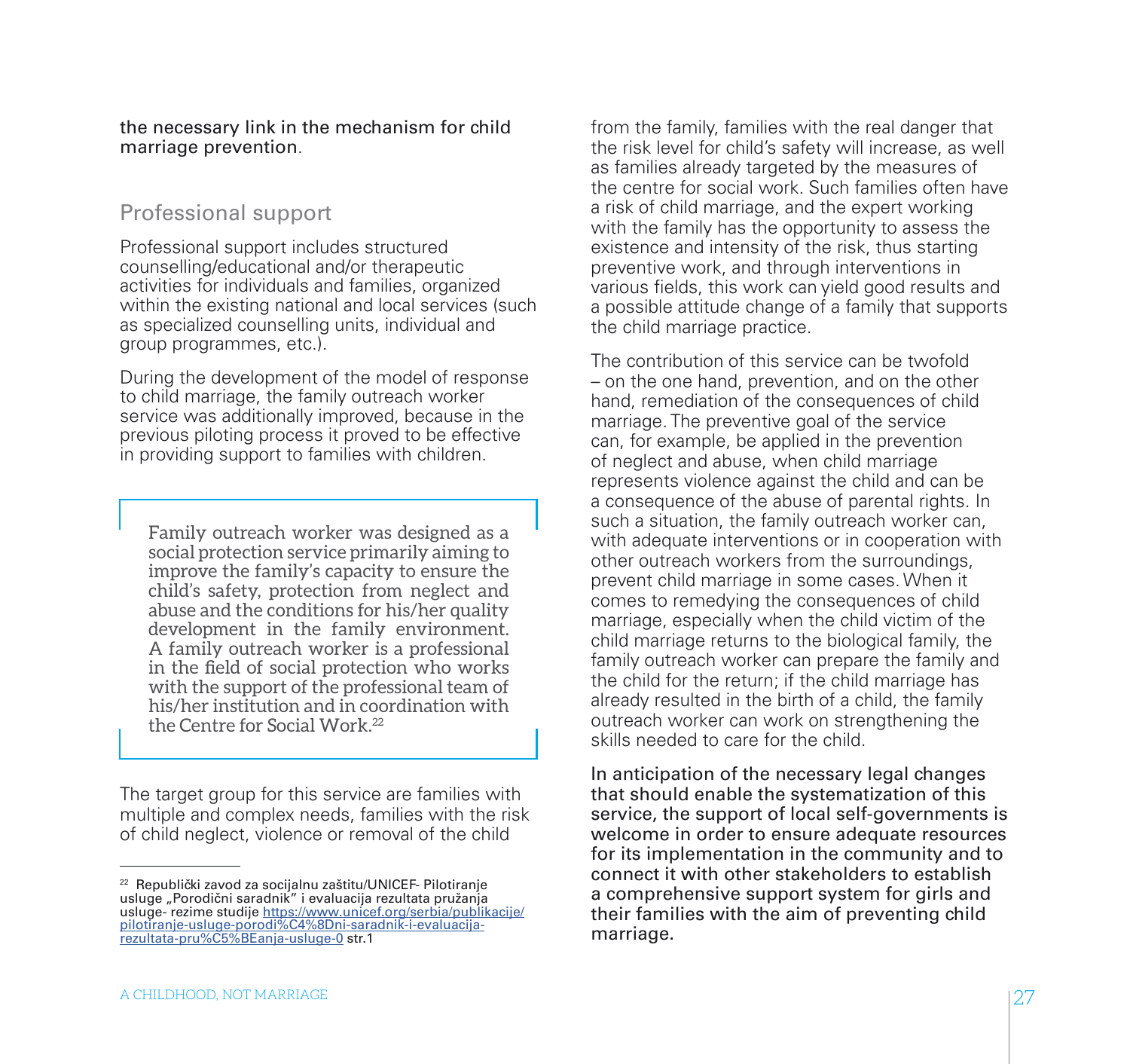### Capacity building of centres for social work

The Centre for Social Work is one of the most important links in the chain of preventing child marriage and its role is twofold – prevention and response. The capacities of the CSW for working with girls and families at risk can play a key role in specific cases.

Preventive work of the CSW includes two levels of intervention, first at the level of a specific case, and then at the level of work with the wider community. Working with families on various specific cases,<sup>23</sup> CSW experts can access information and identify circumstances indicating the risk of child marriage. That is why it is extremely important for CSW experts to know the child marriage risk indicators. The second level of prevention is raising awareness among the professional and general public about the child marriage phenomenon and it involves the participation of CSW experts in campaigns, panels, all kinds of meetings where this topic is discussed. Preventive activities of this kind require the joint participation of all other partner systems. institutions, organizations and prominent experts.

The response part of the intervention at the disposal of the centre for social work comes from the mandate, i.e. the duty to protect the most vulnerable members of the family and community, particularly children. In this context, the CSW must conduct all available interventions, including measures that have the remediation character – starting from the review of the exercise of parental rights, through corrective supervision over the exercise of parental rights, to proposals for deprivation of parental rights.

The most important tool for capacity building of the CSW in the prevention of child marriage are the Instructions on the manner of work of centres for social work – guardianship authorities in the protection of children from child marriage. $24$ In addition to indicators, the Instructions also contain a set of interventions that CSR would have to implement in a specific case. For better implementation of the Instructions, identifying indicators and applying all other measures, training has been prepared for CSW experts.

Including the CSW in the coordination network at the local self-government level, timely dissemination of information, sharing information and knowledge between all stakeholders and support in specific cases can significantly increase the capacity of the CSW for preventing and eliminating the consequences of child marriage. That is why the support of the local selfgovernment would be very important for capacity building of the CSW through financial support for training of professionals in this field and improving working conditions in order to reach the most vulnerable girls and their families.

### Capacity building of all stakeholders in the chain of responsibility for the child marriage prevention

For a joint coordinated response to the child marriage practice to be truly effective, it is necessary to also build the capacities of other links in the chain, primarily the judiciary, the police and the health care system. A particularly important component of the cooperation between different

<sup>&</sup>lt;sup>23</sup> These don't have to be cases of reported child marriage, but various other social protection procedures, such as procedures for determining the right to financial social assistance, cases of domestic violence or work with juvenile offenders, etc.

 $24$  Instructions on the manner of work of centres for social work – guardianship authorities in the protection of children from child marriage, No. 5510000100-2019 14 of 20 May 2019.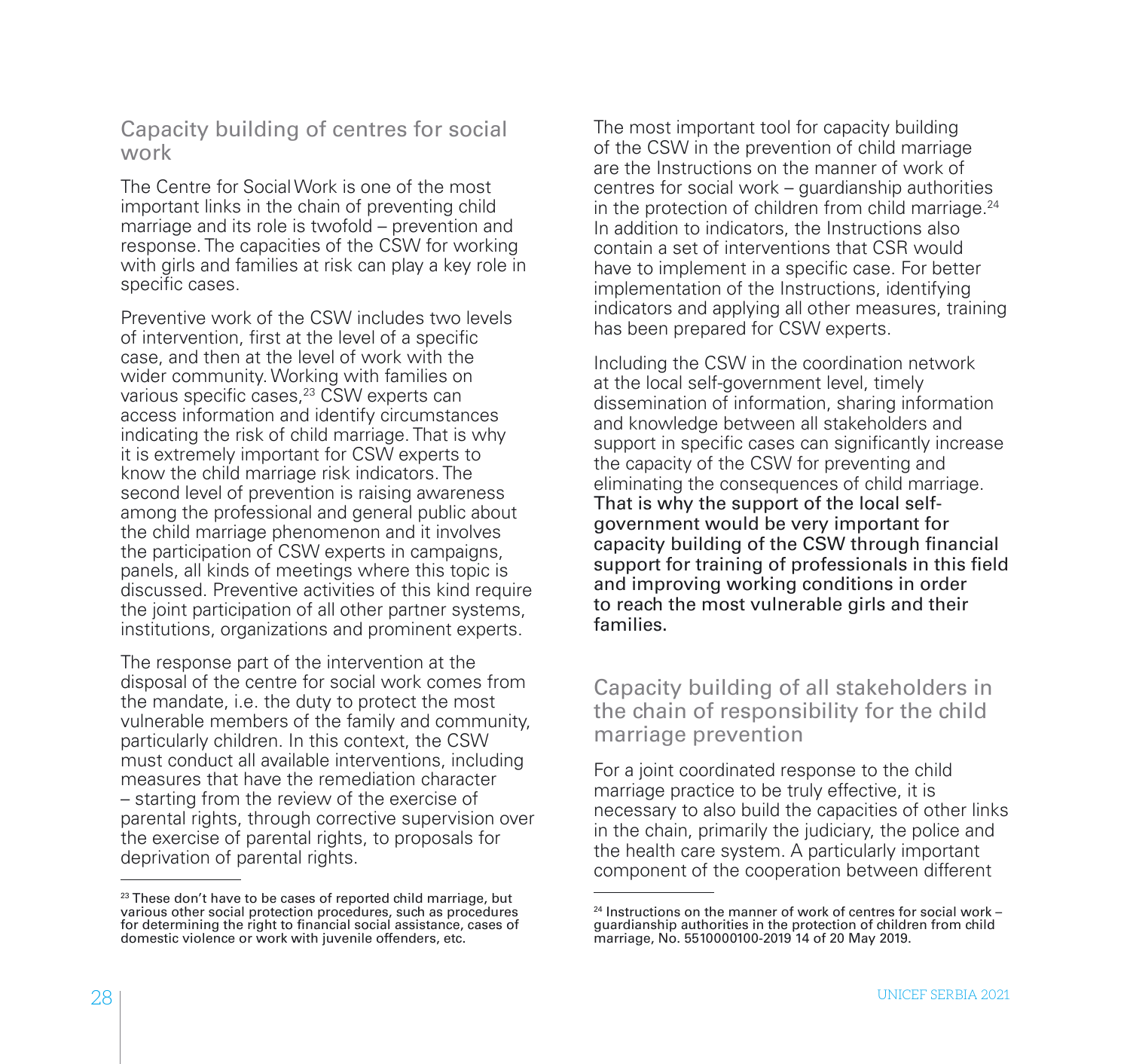systems is the regular and prompt exchange of information between all stakeholders on each specific case, and it should preferably be defined by a protocol.

It is necessary to cooperate with the courts and the public prosecutor's office on raising awareness and disseminating information about the normative and strategic basis for the prohibition and harmfulness of child marriage. It is very important to educate judicial structures about the concept of child marriage, its harmfulness, the fact that it represents violence against a child and the need to act with an understanding of cultural specifics. Highlighting the clear link between child marriage as a form of violence against children and the response systems that already exist in relation to violence against children can be particularly effective<sup>25</sup>

When it comes to capacities of the police, it is very important to use trainings for prevention of domestic violence to make sure the police is aware of the fact that child marriage represents violence against children. Potentially useful tools for raising police competencies are specialized trainings for community policing. These trainings could be used to train police officers on how to respond to child marriage and how to act in such cases.

The health care system has a significant role in preventing child marriage by raising awareness and educating the community about the adverse consequences of child marriage on the psychophysical development of the child and the consequences of early pregnancy, i.e. through providing advice on reproductive health. In addition, it is extremely important to ensure that adolescent pregnancies are recorded and that the

<sup>25</sup> See Part I) Establishing the local coordination network

obligation to report adolescent pregnancies or childbirths to the competent centre for social work is consistently fulfilled. That is why it is extremely important to raise the capacities of the health care system, primarily by involving it in the work with the community and in the coordination network, and by strengthening the network of health coordinators and additional education.

The media have a very important role in monitoring the activities implemented at the local level and have the biggest role in raising awareness among the general public (not only within the affected community but also among the majority population). The media provide support for creating a broad range of stakeholders and for raising their awareness, as well as for improving the knowledge on child marriage. It is desirable for the local media to get involved in the work of the coordination network of responsible stakeholders from the very start, because this enables the recognition and visibility of this mechanism's work, and the media get an educational role. To ensure ethical, careful, professional and accurate reporting on the phenomenon of child marriage, it would be good to organize a briefing with journalists or training of journalists, as well as to introduce journalists to the activities of the National Coalition to End Child Marriage.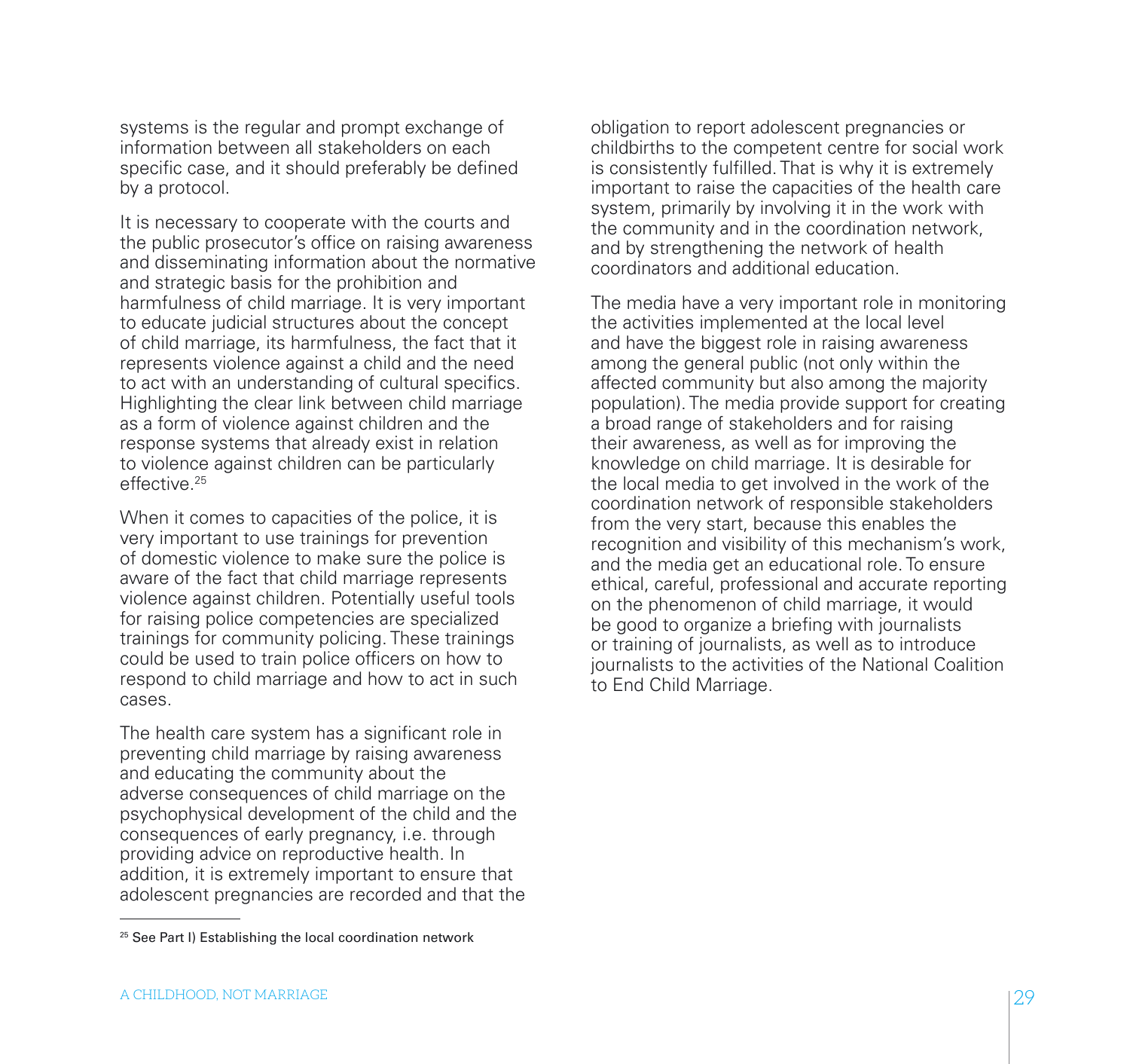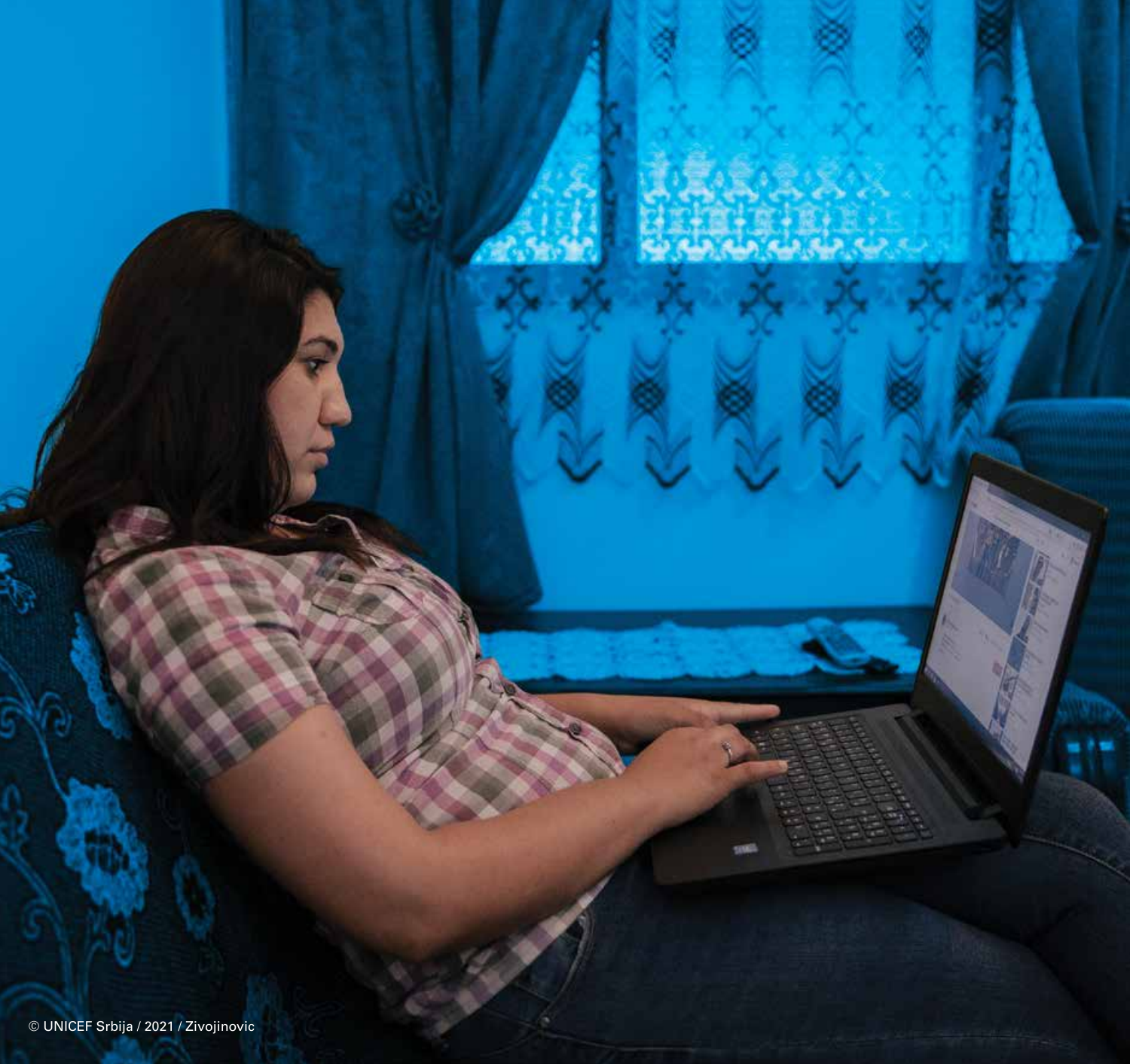## Cost estimation and planning

Based on the analysis of the structure and range of costs of implementing the three-year programme whose results and lessons learned are integrated into this guide, some main budgeting guidelines and recommendations are systematized here.

Since this is a programme that implies a high degree of flexibility, and the scope, intensity and duration of activities largely depend on the capacities of the local community and the number of beneficiaries of direct activities, it is not possible to reach a universal cost estimate and accurate estimate of required funds.

Based on the analysis of real costs incurred during the programme implementation, only a rough estimate of the cost can be made for a comprehensive one-year programme, which covered all three main components, in one community. This cost ranges from RSD 1,800,000 to 3,500,000 per community. At the same time, one should have it in mind that it can be both lower and higher, depending on a range of factors – number of beneficiaries involved, i.e. number of socio-educational workshops, number of girls involved in courses and additional training, distance of locations and accompanying transportation costs, number of schools in the programme, number and type of activities stimulating social inclusion, availability of experts, number and duration of trainings for professionals, etc.

Voluntary involvement of the local population and schools or youth clubs in the organization of events can contribute to good planning and rational management of financial resources of the local community. Also, refreshments at workshops, trainings and meetings can be provided through donations from local businessmen, and transportation costs can be provided through partnerships with local transport companies. Courses and additional training can be part of individual sponsorships or linked to other programmes for stimulating the employment of particularly vulnerable groups in the community.

Participation of as many local stakeholders as possible in this type of support is extremely important because it promotes social responsibility and solidarity, and at the same time, it has an impact on raising awareness of the harmfulness of child marriage and the strength of individual and collective responsibility to prevent it.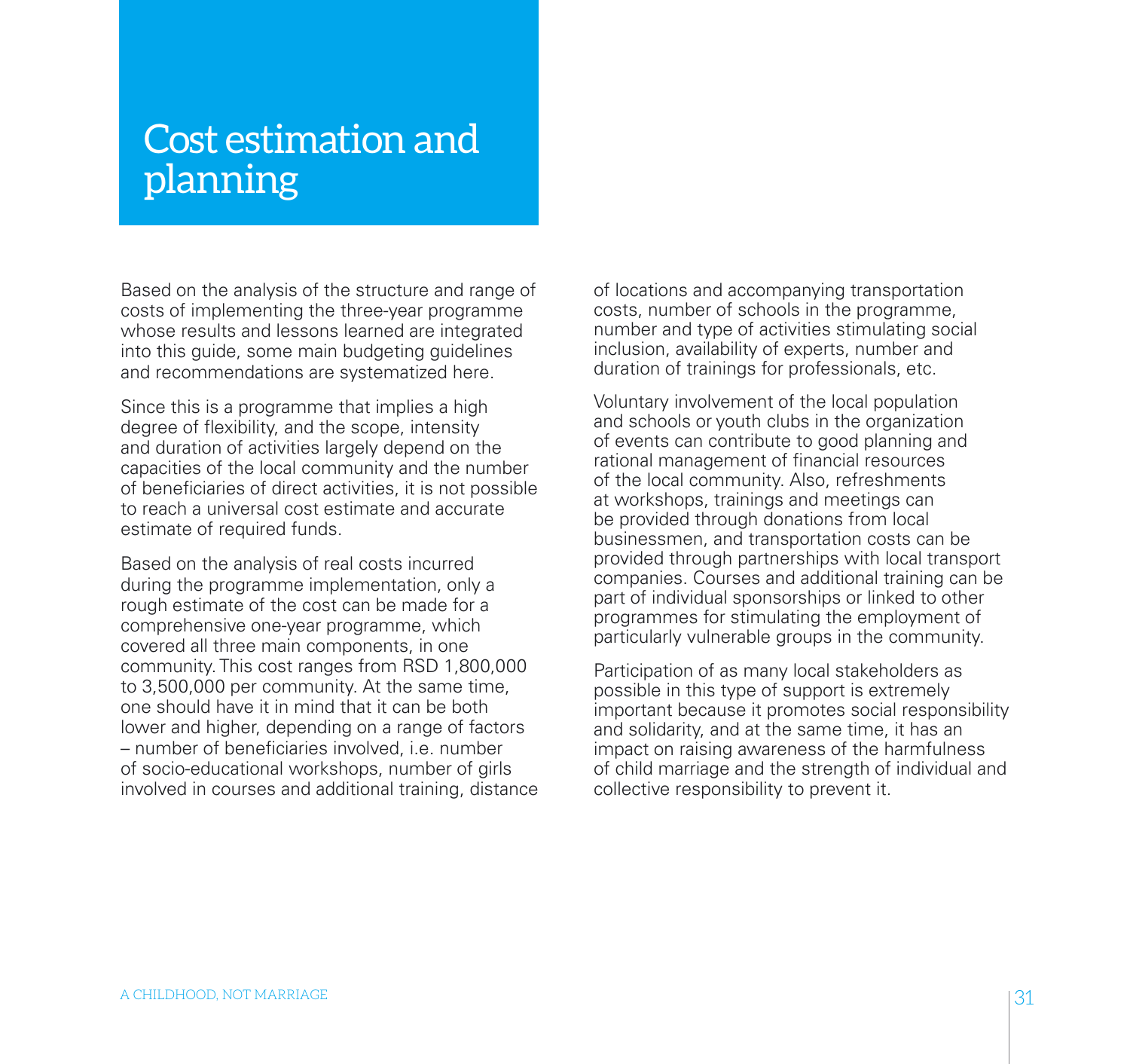Preparation and coordination activities make up roughly 20% of the total budget.

■ Situation analysis includes the costs of questionnaire preparation, interviewer training, field research, data processing and analysis and report writing.

■ Coordination envisages the hiring of at least two people who would be engaged in this activity (programme coordinator and person in charge of finances). It is assumed that the coordinator (if they are employed in a public institution or municipality) will perform this task as part of their regular job. If this is not the case, compensation must be envisaged in accordance with the resources and common practice at the LSG level. Programme coordination/management may also include the cost of work materials, communications and the organization of coordination meetings of all stakeholders

Interventions in the directly affected community make up roughly 50% of the total budget.

Due to the nature of the activities, this type of intervention is implemented in partnership with civil society organizations. In addition to the direct costs of the activities themselves (as given below), the real costs of project coordination and management should be also envisaged to ensure quality, good monitoring and reporting. That is why it is important to envisage proportional compensation for the coordinator, field activities assistant, finance assistant, as well as for the

accompanying material and technical costs of the organization.

If any activity involves the participation of volunteers, their real costs of transport, snacks/ refreshments and possibly phone use should be covered.

■ Socio-educational workshops include the costs of fees for workshop facilitators (mandatory two facilitators per workshop, for preparation and implementation), transportation costs, refreshments for participants, renting the premises and gifts for workshop hosts (if the workshops are held in private residential premises) and work material costs. The additionally recommended costs are related to material support for workshop participants and training of workshop facilitators (if needed).

■ Activities stimulating social inclusion usually include the costs of activity leaders (optimum is two people per activity), transportation costs (depending on whether the activities are organized in their own or another settlement, in the town where the settlements are located or even in a neighbouring larger city) and the costs of the activities themselves (which directly depends on the type of activity).

■ Thematic panels in affected communities require planning the cost of fees for facilitators and transportation costs.

■ Courses and additional training include the costs of training per participant (including work materials in accordance with the course requirements), cost of transportation and closing ceremony of the course (including, for example, gifts in the form of equipment or materials used to put the acquired skills in practice) and mentoring costs.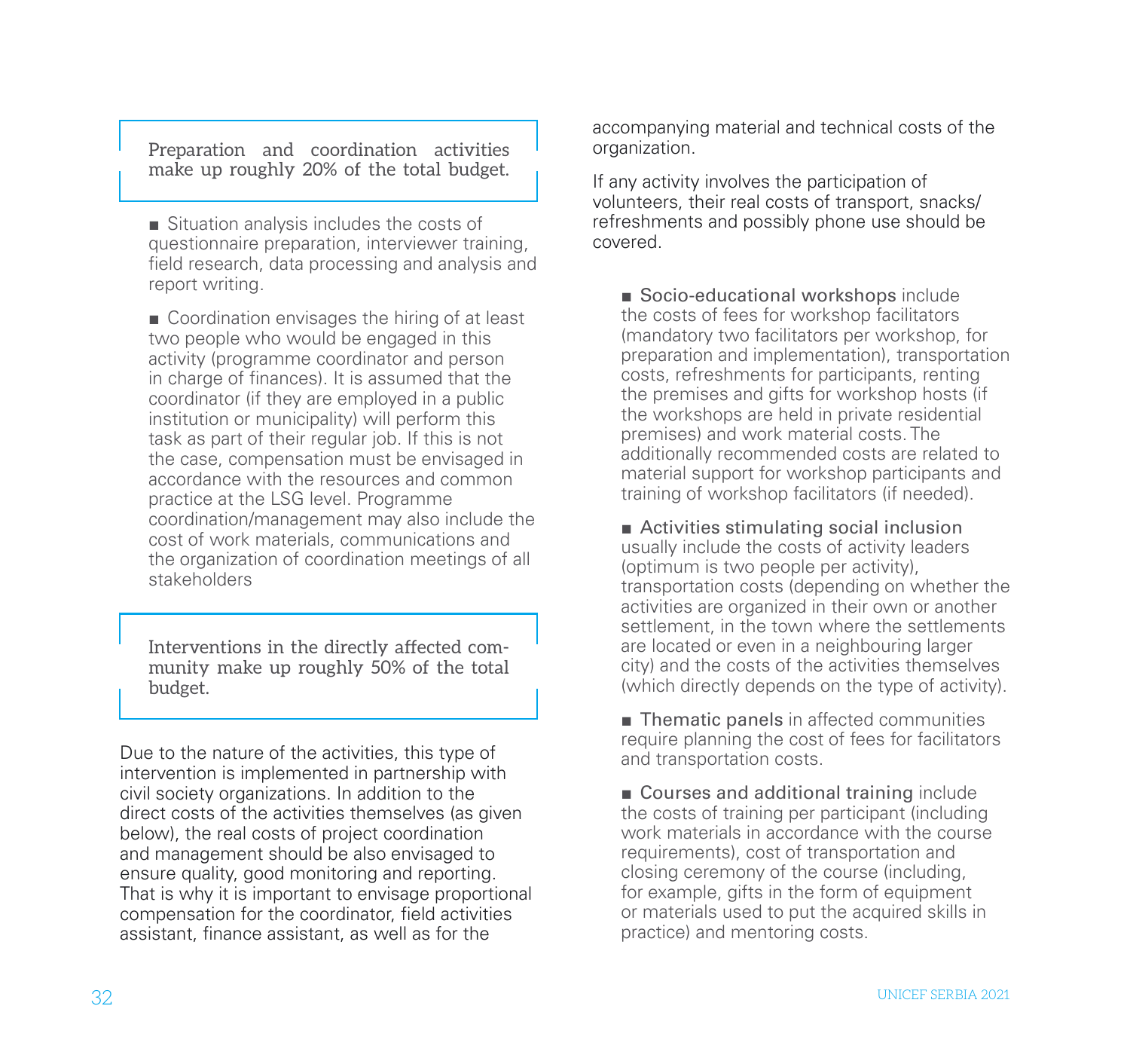Interventions of key institutions of the system at the local self-government level make up roughly 30% of the total budget.

This group of costs is mostly related to the contribution to strengthening the professional capacities of the key institutions of the system in the local community. These costs are related to:

■ organization of cross-sectoral round tables and/or sectoral trainings with the participation of local trainers and experts in certain fields or to the support to continuous professional development by enabling the implementation of relevant accredited programmes in the LSG and

■ support to professionals to participate in relevant trainings, meetings and conferences organized abroad or at the national level.

In addition to the costs of training in the field of child marriage and mentoring support to employees, the support to schools for the implementation of the programmes for prevention of dropping out from the education system should also include grants for the implementation of prevention activities at the school level.

Improving individualized support to girls at risk and their families can be planned as:

- co-financing of the existing local service providers engaged in counselling work (including civil society organizations) and/or
- specialized family support service (family outreach worker).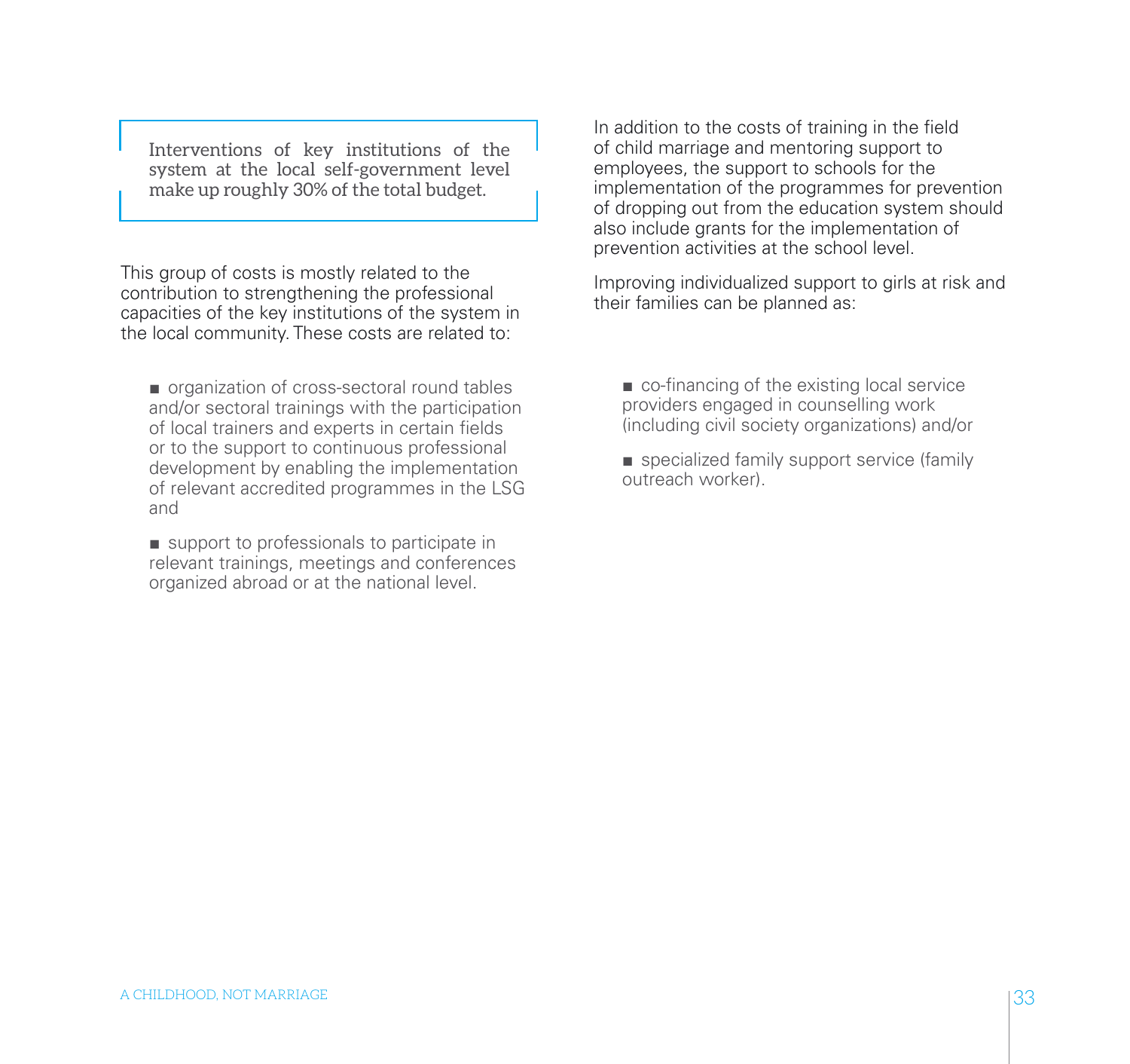© UNICEF Srbija / 2021 / Vas

∩

ŝ

**E** 

34 UNICEF SERBIA 2021 SERBIA 2021 SERBIA 2021 SERBIA 2021 SERBIA 2021 SERBIA 2021 SERBIA 2021 SERBIA 2021 SER

ø

٠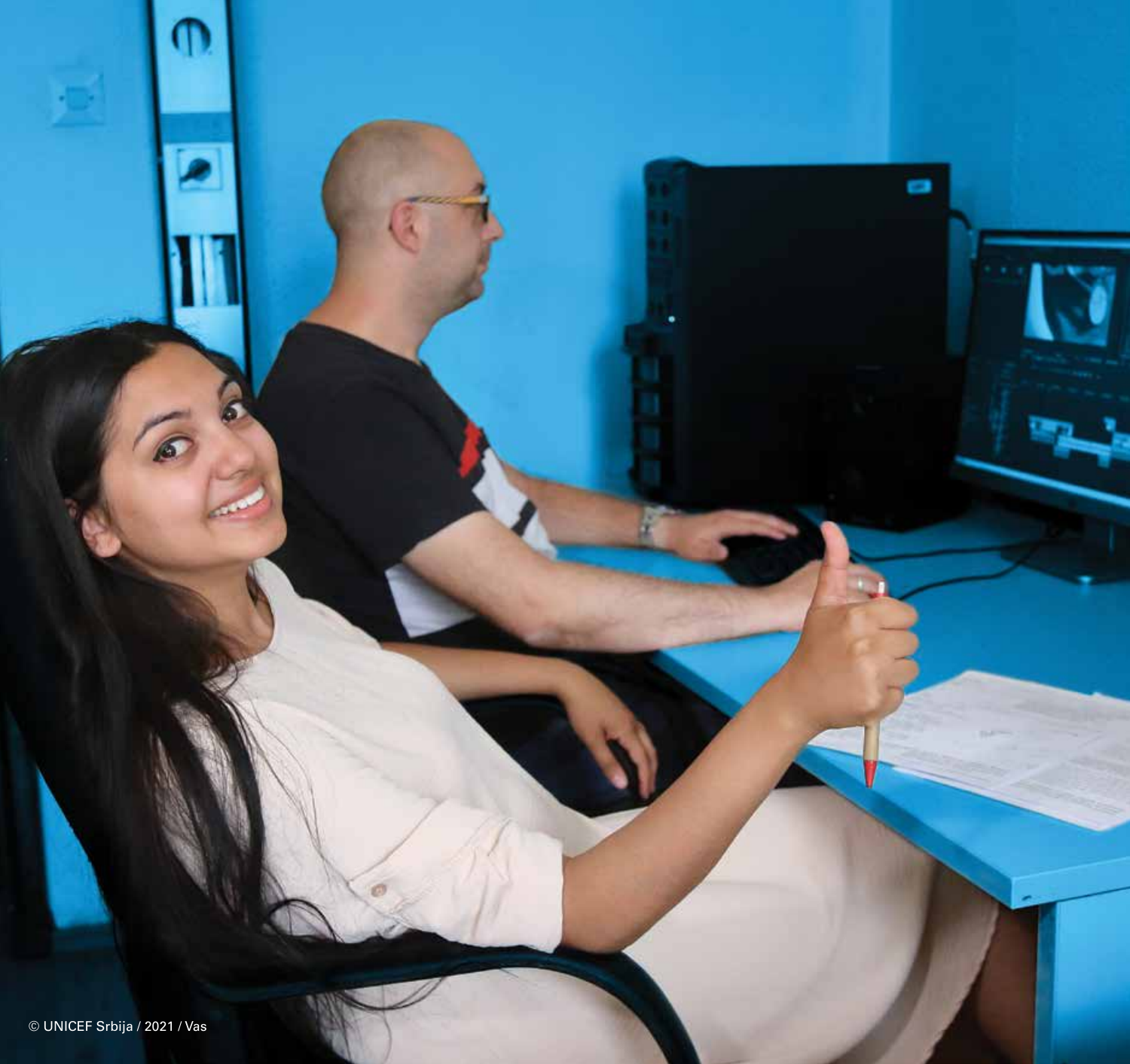## Završne napomene

The aim of the publication "A Childhood, not Marriage" is to facilitate a joint synchronized response of all stakeholders at the local level who can contribute to the prevention of child marriage. Only multisectoral action through synergy can ensure efficiency and results in eliminating this harmful practice. Therefore, the establishment of the coordination mechanism and its good management play a crucial role.

It is particularly important for the programme to be based on the resources and potentials of the directly affected (Roma) community. The direct experience, knowledge, skills and strategies of the members of the affected community in facing the challenges of social inclusion are invaluable for the design and success of the programme which is based on the principles of partnership.

In addition to the multisectoral approach, another principle must be taken into account – the systematic planning of activities starts from preparing a good analytical basis that will serve as a starting point for designing quality and mutually harmonized interventions. In addition, it is important that local self-governments always try and go beyond what is presented as the necessary minimum intervention in the model. This would additionally confirm their commitment to improving the quality of life in their communities and responsibility for those who need support the most.

All stakeholders in the chain of prevention of the child marriage phenomenon must always keep the child's interest in the first place and never lose sight of the fact that child marriage is a form of violence against a child and that its consequences are passed down from generation to generation.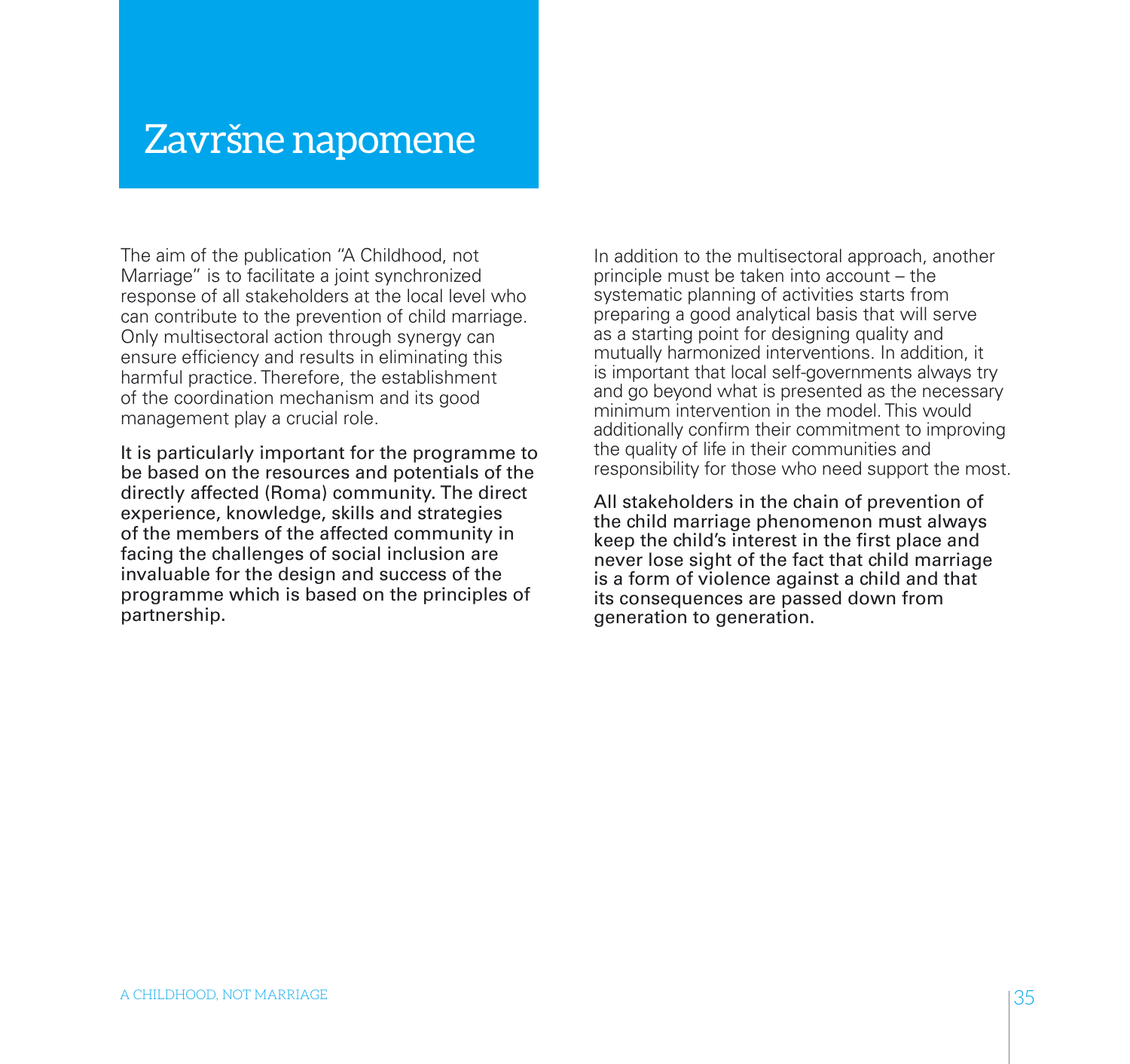UNICEF SERBIA 2021